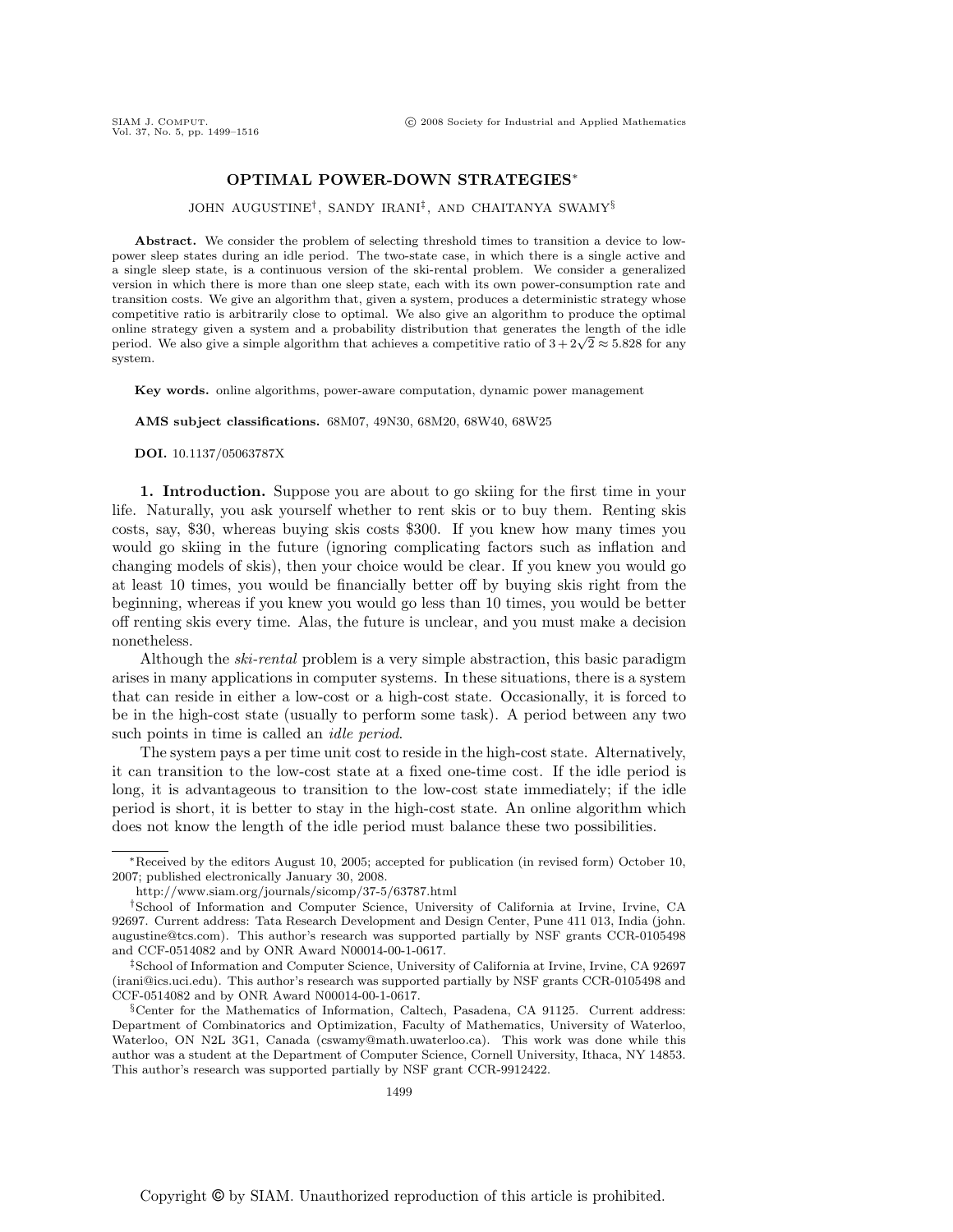## 1500 JOHN AUGUSTINE, SANDY IRANI, AND CHAITANYA SWAMY

This problem has been studied in the context of shared memory multiprocessors in which a thread is waiting for a locked piece of data and must decide whether to spin or block [8, 10]. Researchers investigating the interface between IP networks and connection-oriented networks have discovered this same underlying problem in deciding whether to keep a connection open between bursts of packets that must be sent along the connection [11]. Karlin, Kenyon, and Randall study the transmission control protocol (TCP) acknowledgment problem and the related Bahncard problem, both of which are at heart ski-rental problems [9]. The problem also arises in cache coherency in deciding whether to update or invalidate data that has been changed in a processor's local cache [5, 1].

An important application of the ski-rental problem is in minimizing the power consumed by devices that can transition to a low-power sleep state when idle. The sleep state consumes less power; however, one incurs a fixed start-up cost in making the transition to the high-power active state in order to begin work when a new job arrives. At the architectural level, the technique of eliminating power to a functional component is called clock/power gating. At a higher level, the powered-down component might be a disk drive or even the whole system (e.g., a laptop that hibernates). The embedded systems community has invested a great deal of effort in devising policies governing the selection of power states during idle periods (termed dynamic power management in their literature); see, for example, [3] for a survey. These techniques have been critical to maximizing battery use in mobile systems. While power is already a first-class parameter in system design, it will become increasingly important in the future since battery capacities are increasing at a much slower rate than power requirements.

Most of the previous work on this problem has been concerned with two-state systems, which have an active state and a *single* sleep state. This paper focuses on finding power-down thresholds for systems that have more than one low-power state.

2. Previous work and new results. For the two-state problem, an online algorithm consists of a single threshold  $T$  after which time the algorithm will transition from the active to the sleep state. The input to the problem is the length of the idle period, and the cost of an algorithm is the total amount of energy it consumes over a single idle period. Typically, an online algorithm is evaluated in terms of its competitive ratio—the ratio of the cost of the online algorithm to the cost of the optimal offline algorithm, maximized over all inputs. When randomized algorithms are considered where the threshold  $T$  is chosen at random, we look at the ratio of the expected cost of the online algorithm to the cost of the offline algorithm. Previous work has also addressed the two-state problem when the idle period is generated by a known probability distribution. In this case, the online algorithm will choose a threshold which minimizes its expected cost, where the expectation here is taken over the random choice of the idle period. We call such algorithms probability-based algorithms.

The best deterministic online algorithm will stay in the high-power state until the total energy spent is equal to the cost to power up from the low-power state. It is known that this algorithm achieves the optimal (deterministic) competitive ratio of 2 [8]. When one considers randomized online algorithms, the best competitive ratio achievable improves to  $e/(e-1)$  [8]. If the idle period is generated by a known probability distribution, then the algorithm that chooses  $T$  so as to minimize the expected cost is always within a factor of  $e/(e-1)$  of optimal. Furthermore, this bound is tight since there is a distribution over the idle period lengths which will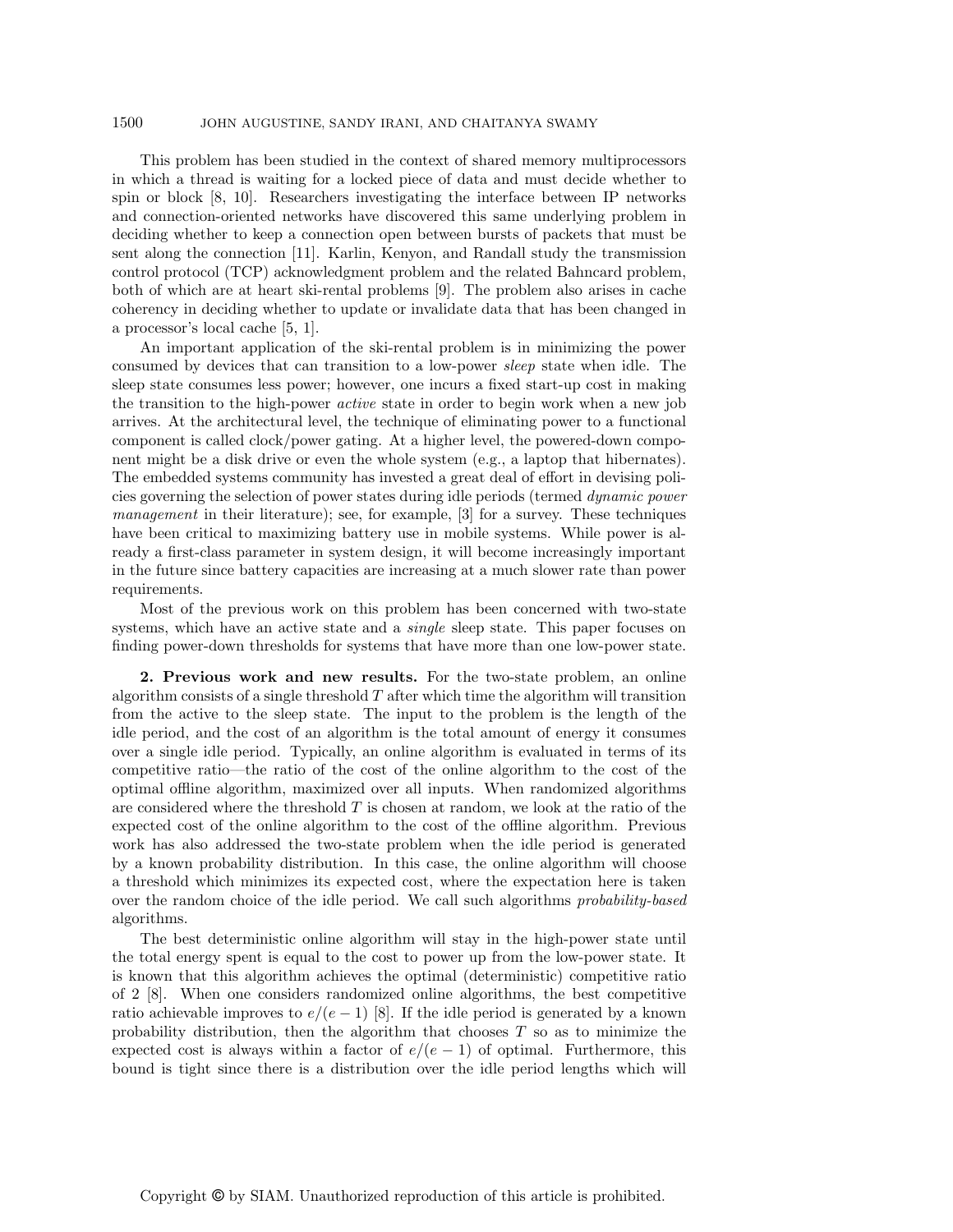force any online algorithm to incur an expected cost that is a factor  $e/(e-1)$  times larger than that incurred by the optimal offline algorithm [8].

Note that in the context of power-down systems, it may not be the case that the power usage in the sleep state is zero or even that the start-up cost in the active state is zero. In these cases, both the online and the offline algorithms will incur an identical additional cost. Thus, the ratio of the online to the offline costs will decrease, and the optimal competitive ratio will be strictly less than two. However, these additional costs do not change the optimal online or offline strategy in either the deterministic or the probability-based case, and the optimal competitive ratio that can be achieved for such systems can easily be determined as a function of all the parameters of the system.

We denote the problem that involves powering down through k sleep states  $PD(k)$ . A formal description of the problem is as follows: we are given a sequence of  $k+1$  states  $S = \langle s_0, \ldots, s_k \rangle$ . There is also a vector of power-consumption rates  $\mathcal{K} = \langle \kappa_0, \ldots, \kappa_k \rangle$ , where  $\kappa_i$  is the power-consumption rate of the system in state  $s_i$ . We assume as a convention that the states are ordered so that  $\kappa_i > \kappa_j$  for  $0 \leq i < j \leq k$ . So  $s_0$  is the *active state*, and the system must transition to  $s_0$  (i.e., power up) at the end of the idle period. There is an associated transition cost  $d_{i,j}$  to move from state  $s_i$  to  $s_j$ . A system is described by a pair  $(\mathcal{K}, d)$ . Note that there can be costs to move from high-power states to low-power states and vice versa. However, the only power-up costs that are of interest are the costs to transition from a particular state  $s_i$  to the active state  $s_0$  since the only reason to transition to a higher-power state is when a new task arrives. A schedule or strategy  $A = (\mathcal{S}_A, \mathcal{T}_A)$  consists of a sequence of  $n_A + 1$ states  $S_A$ , which is a subsequence of S, and a sequence of transition times  $\mathcal{T}_A$ . Where obvious, we will omit the subscript A. We require that  $S(0) = s_0$  and  $T(0) = 0$ . We use  $\mathcal{A}(t)$  to denote the cost of the schedule produced by strategy  $\mathcal{A}$  for an idle period of length t. We also consider a generalization of  $PD(k)$  that we call  $PD(k,m)$ wherein we require that  $n_A \leq m$ , where  $0 < m \leq k$  is some limiting integer constant. This generalization would be especially useful for engineers who have a large number of sleep state options available in the design phase but are required to implement at most a fixed number of states in the product that rolls out into the market.

The only previous work that examines the multiple-state problem  $PD(k)$  (from the perspective of worst-case guarantees) is [6], which considers the special case where the cost to power down is zero and the algorithm pays only to move from low-power states to higher-power states. Note that this also includes the case where the transition costs are additive  $(d_{i,j} + d_{j,k} = d_{i,k}$  for  $i < j < k$ ) since the costs to power down can then be folded into the costs to power up. [6] gives natural generalizations of the algorithms for the two-state case, both for the case when the idle period length is unknown and the case when it is generated by a known probability distribution. It is shown that when the transition costs are additive, the generalized deterministic algorithm is 2-competitive and the probability-based algorithm is  $e/(e-1)$ -competitive, thus matching the guarantees in the two-state case.

There are two important directions left open by this work. The first is based on the observation that systems, in general, do not have additive transition costs. In many scenarios, additional energy is spent in transitioning to lower-power states. Furthermore, there could be overhead in stopping at intermediate states, resulting in nonadditive transition costs (see [3] for an example). The second point is that the known upper bounds are typically not optimal for the system under consideration. That is, while it is true that there *exist* systems for which the optimal competitive ratio that can be achieved by any deterministic algorithm is 2 (and  $e/(e-1)$ ) by any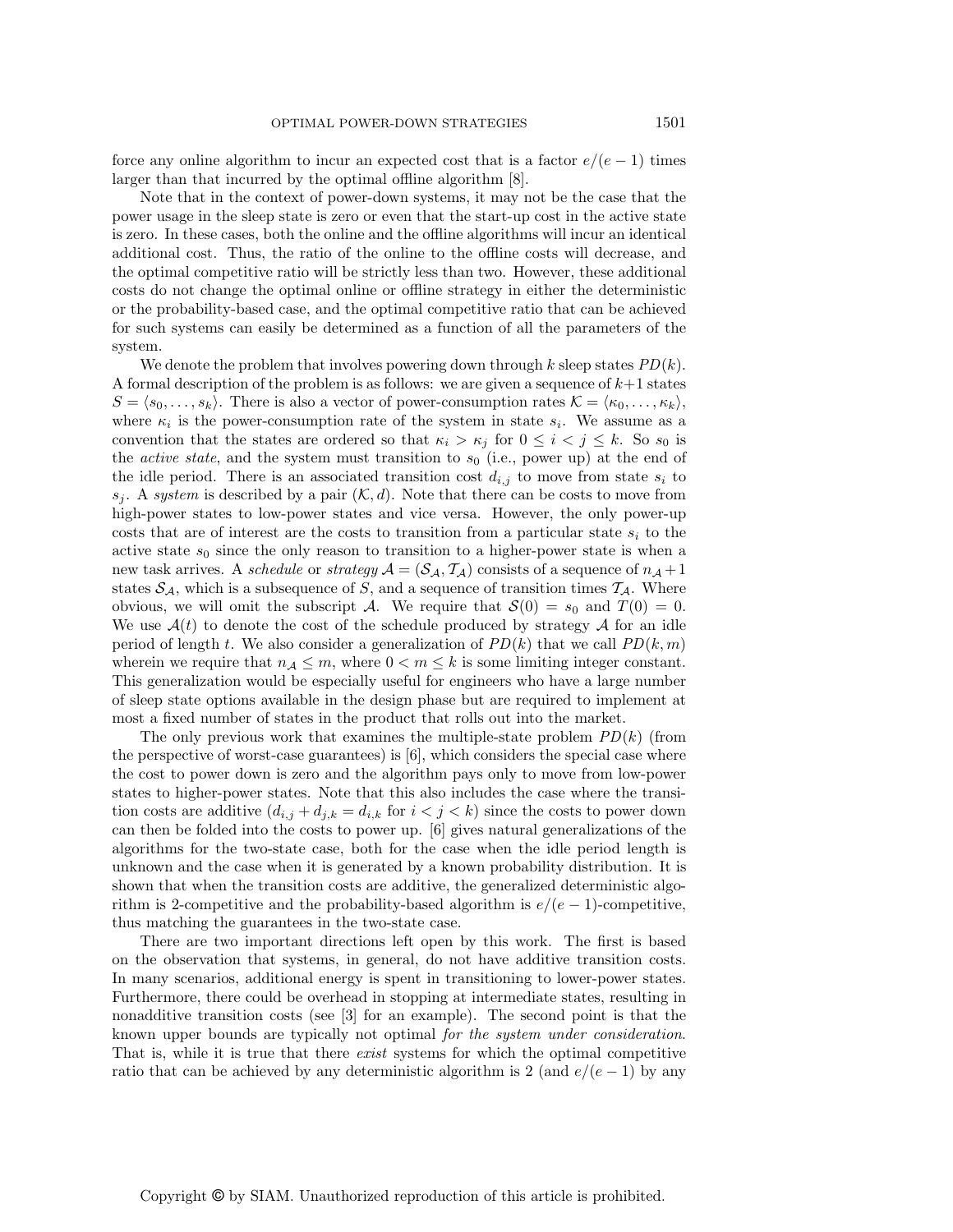randomized algorithm), it is possible to achieve a better competitive ratio for many systems. For multistate systems, the optimal competitive ratio that can be achieved will, in general, be a complicated function of all the parameters of the system (the power-consumption rates as well as transition costs). For probability-based algorithms, the optimal competitive ratio will also depend on the probability distribution generating the length of the idle period. While it may not be feasible to express the optimal competitive ratio as a function of all these parameters, a system designer would, in general, like to design a power-down strategy that obtains the best possible competitive ratio given the constraints of his or her particular system.

This paper establishes the following results.

- We give an algorithm that takes as input an instance of  $PD(k)$  that is described by  $(K, d)$ , and an error parameter  $\epsilon$ , and produces a power-down strategy  $A = (\mathcal{S}_A, \mathcal{T}_A)$  whose competitive ratio is within an additive  $\epsilon$  of the best competitive ratio that can be achieved for that system. The algorithm runs in time  $O(k^2(\log k) \log(1/\epsilon))$ , where  $k+1$  is the number of states in the system, and also outputs the competitive ratio of  $A$ . The algorithm works via a decision procedure which determines for a system and a constant  $\rho$  if there is a  $\rho$ -competitive strategy for that system. This decision procedure also allows us to obtain lower bounds on the competitive ratio achievable by deterministic algorithms for specific systems, which in turn provides a lower bound on the competitive ratio achievable by deterministic algorithms in general. In particular, we obtain a lower bound of 2.45 on the competitive ratio for deterministic algorithms. This is the first lower bound known that is greater than 2. Independently, Damaschke has given a lower bound of 3.618 [4].
- The above approach can be modified to solve the more general version where a bound of  $m$  is specified on the number of states allowed in final strategy. We show how to extend the decision procedure to answer if there is a  $\rho$ competitive strategy for the system that uses at most m power states.
- Experimental results show that there are significant performance gains to be made by estimating the distribution governing the length of an idle period based on recent history and using this estimate to drive a probability-based strategy [7]. We give an algorithm that takes as input a description of a system and a probability distribution generating the idle period length and produces the optimal power-down strategy. Naturally, the running time of the algorithm will depend on the representation of the distribution. In practice, this is most likely to be a histogram. Our algorithm runs in time  $O(k^2(\log k +$  $B$ ), where B is the number of bins in the histogram and  $k+1$  is the number of states. One outcome of the proof is that it also establishes the optimality of the strategy given in [6] for additive systems. We then generalize this to find the best online algorithm subject to the restriction that at most  $m$  states are used, at the expense of an extra factor of  $m$  in the running time.
- We give a simple deterministic strategy that achieves a competitive ratio of  $3+2\sqrt{2} \approx 5.8284$  for all systems. This result gives a bound on the competitive ratio achieved by the optimal strategies generated by our algorithms. Note that  $3 + 2\sqrt{2}$  also serves as a bound on the ratio of the expected costs of the online and offline algorithms when the input is probabilistically generated.

In the remainder of this paper, we use the terms *schedule* or *strategy* interchangeably to refer to the choices of states and threshold times for powering down. The term algorithm will refer to a procedure that produces a schedule or strategy based on a particular system.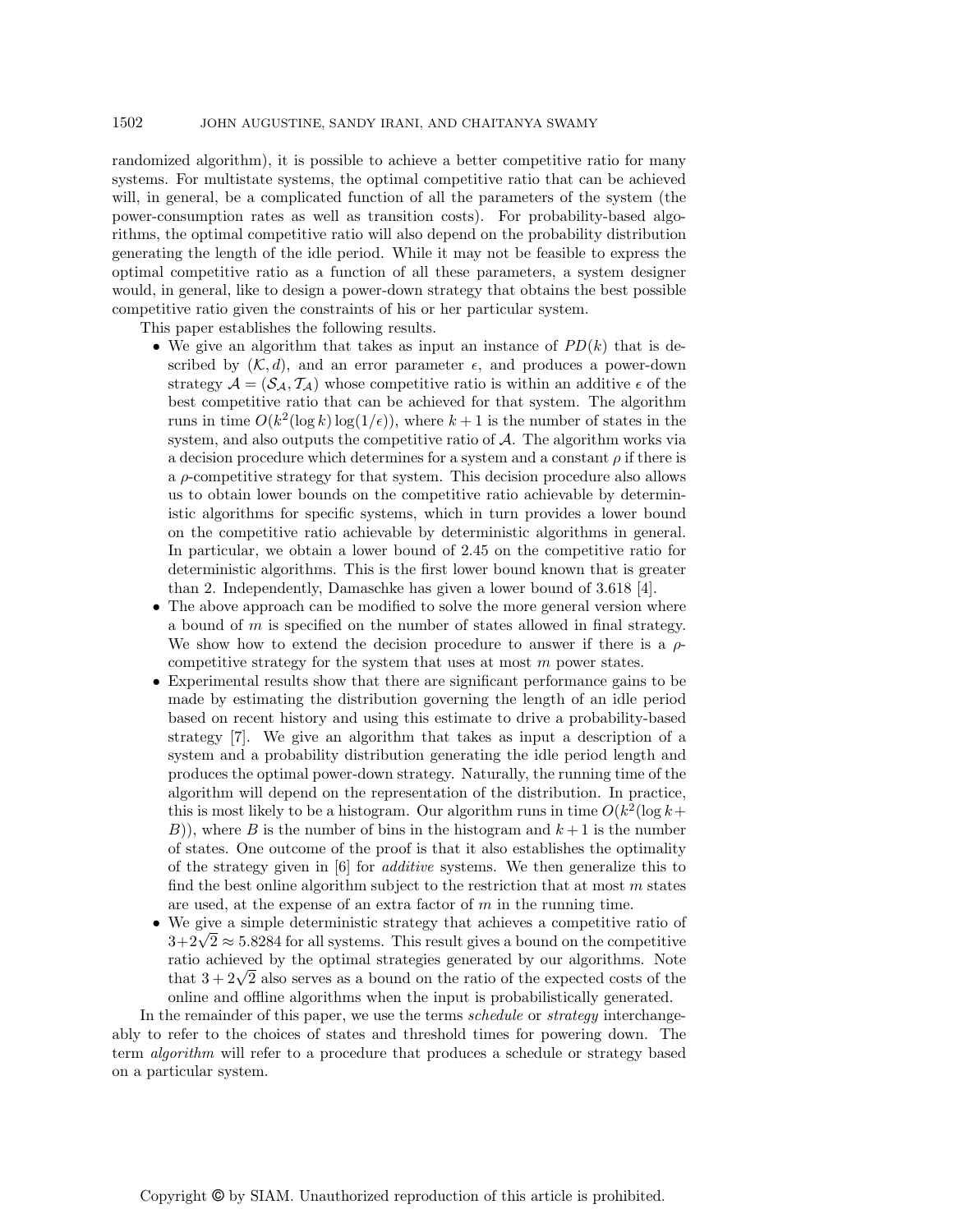Azar et al. in [2] consider a related problem which they refer to as *capital in*vestment. This problem is a different generalization of the ski-rental problem than the power-down problem considered here. However, a special case of their problem coincides with a special case of our problem. Specifically, they give a  $(4 + 2\sqrt{2})$ competitive deterministic algorithm for the special case of the power-down problem in which the cost to transition to each state is the same, regardless of the state from which one is transitioning. Later, Damaschke in [4] improves the upper bound on the competitive ratio for this special case (also in the context of capital investment) to 4 for deterministic algorithms and 2.88 for ranomized algorithms. In addition, Damaschke gives a 3.618 lower bound for any deterministic algorithm which subsumes the lower bound of 2.45 given here.

3. Preliminaries. First we will establish that we can assume without loss of generality that the power-up transition costs are zero. If this is not the case for some system  $(K, d)$ , we can define a new system such that for any  $i < j$ , the cost to transition from  $s_i$  to  $s_j$  is  $d_{i,j} + d_{j,0} - d_{i,0}$  and the cost to go from  $s_j$  to  $s_i$  is 0. Since there is never any reason to transition to a higher-power state unless the system is transitioning to the active state at the arrival of a new task, any set of actions in the original system will incur the same cost in the new system. Thus, in what follows we assume that  $d_{i,0} = 0$  for all i.

We also need to establish that we can assume that for all  $i < j$ ,  $d_{i,j} < d_{0,j}$ . Recall that we are really using  $d_{i,j}$  to denote  $d_{i,j} + d_{j,0} - d_{i,0}$  and  $d_{0,j}$  to denote  $d_{0,j} + d_{j,0}$ . Thus, the assumption that  $d_{i,j} < d_{0,j}$  really amounts to assuming that  $d_{i,j} < d_{i,0} + d_{0,j}$ . If this were not the case, we could just transition from state  $s_i$  to state  $s_j$  by first going to  $s_0$  and then going down to  $s_j$ .

Let  $D(i)$  denote  $d_{0,i}$ . Then  $OPT(t) = \min_i(D(i) + \kappa_i t)$ . Let  $S(t)$  denote the state which attains the minimum—the optimal state. The optimal strategy is to transition to state  $S(t)$  at time 0 and stay there through time t. We assume that, for every state, there is some idle period length for which the optimal strategy will use that state, i.e., range $(S(t)) = \{s_0, \ldots, s_k\}$ . None of the online strategies we present will make use of a state that is never used by the optimal offline strategy for any time  $t$ .

Note that  $OPT(t)$  is piecewise-linear and  $S(t)$  is nondecreasing with  $t$ —as the idle period length gets longer, it becomes more worthwhile to pay the extra cost to transition to a lower-power state. Let  $b_i$  denote the first time instant at which state  $s_i$  becomes the optimal state, so  $b(0) = 0$  and  $D(i - 1) + \kappa_{i-1}b_i = D(i) + \kappa_i b_i \Rightarrow$  $b_i = \frac{D(i)-D(i-1)}{E_{i-1}-E_i}$  $\frac{[k]-D(i-1)}{k_{i-1}-k_i}$ . We have  $b(0) < b(1) < \ldots b(k)$ . Figure 1 shows the total energy consumed by OPT as a function of the length of the idle period. There is a line for each state. The y-intercept is the transition cost to move to that state from the active state and the slope is the power-consumption rate. The energy consumed by the optimal strategy is the lower envelope of these lines since it will pick the single state which minimizes the cost for a given idle period length. Thus for  $t \in [b_i, b_{i+1}]$ ,

(1) 
$$
OPT(t) = D(i) + \kappa_i t = \sum_{j=0}^{i-1} \kappa_j (b_{j+1} - b_j) + \kappa_i (t - b_i).
$$

We compare our online strategy with  $OPT(t)$  and want to get a strategy A which minimizes the competitive ratio,  $c_A = \sup_t \frac{A(t)}{OPT(t)}$ , where  $A(t)$  denotes the total power consumption of  $A$  by time  $t$ .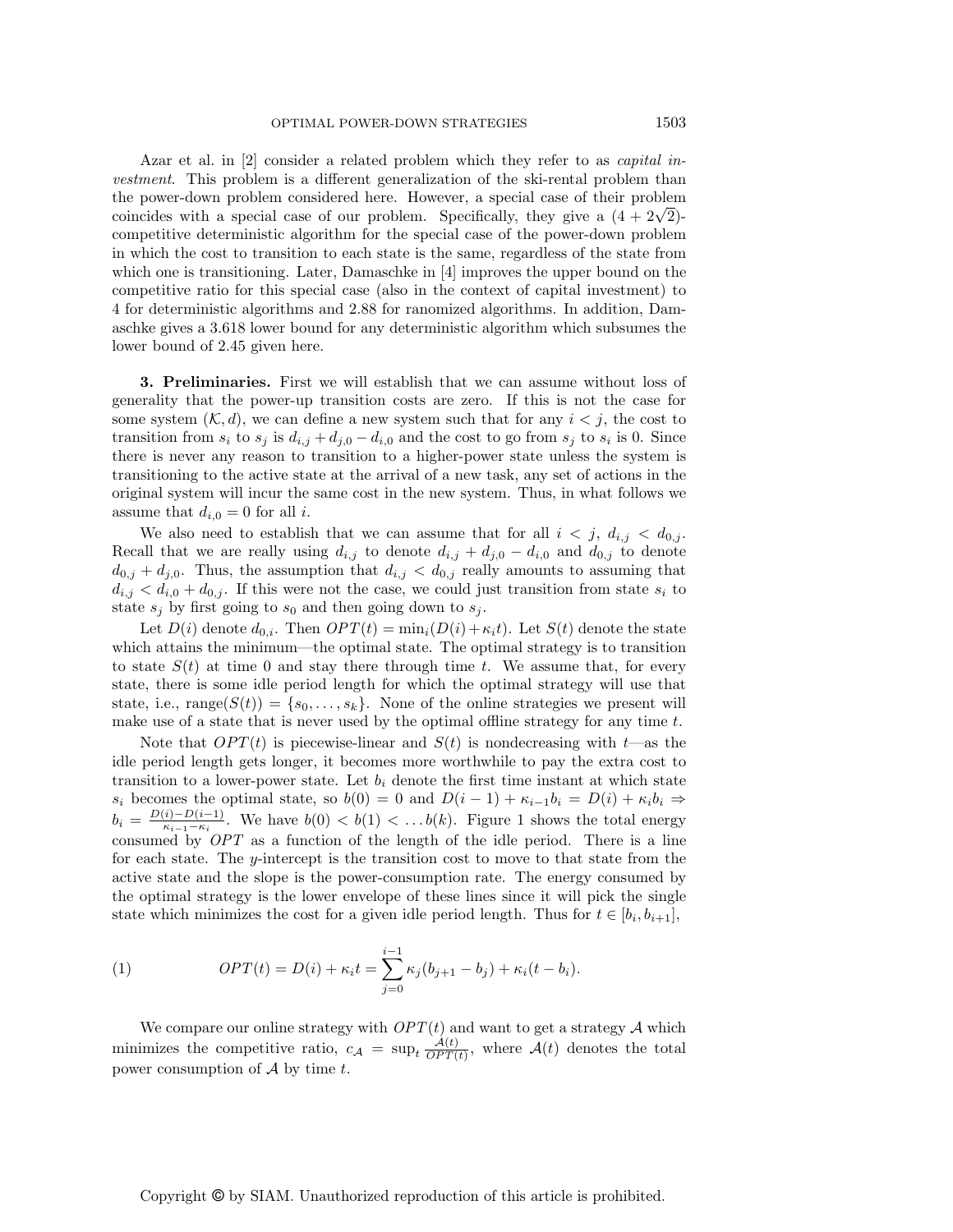

Fig. 1. Energy consumed by the optimal strategy as a function of idle period length.

4. A simple  $(3+2\sqrt{2})$ -competitive strategy. Let us for the moment assume that for some  $\gamma > 1$ ,  $D(i) \ge \gamma D(i-1)$  for all  $i = 1, \ldots, k$ . This is a nontrivial assumption that we will have to handle later. Consider the strategy, A, which always stays in state  $S(t)$ , the same state as  $OPT$ , at every time t. The optimal strategy which knows the length of the idle period in advance will just transition to the optimal state. Strategy A, however, must "follow" the optimal strategy, making each transition to a new state as the idle period gets longer. This is the strategy proposed in [6] and shown to be 2-competitive for additive systems. Note that this strategy is the same as the 2-competitive balance strategy for the two-state case.

For  $t \in [b_i, b_{i+1}]$  the online cost is  $\mathcal{A}(t) = \sum_{j=0}^{i-1} (\kappa_j (b_{j+1} - b_j) + d_{j,j+1}) + \kappa_i (t - b_i)$ . In comparing this cost to the optimal cost in (1), observe that both terms have an additive  $\kappa_i(t - b_i)$ , which means that the ratio  $\frac{\mathcal{A}(t)}{OPT(t)}$  will be maximized at  $t = b_i$ . To bound the cost of A in terms of OPT, we use the fact that  $OPT(b_i) \geq D(i)$  and  $OPT(b_i) = \sum_{j=0}^{i-1} \kappa_j (b_{j+1} - b_j)$ , both of which come from (1). This last equation is used in line three of the equations below as is the fact that  $D(i) \ge \gamma D(i-1)$  for all  $i = 1, \ldots, k$ :

$$
\mathcal{A}(b_i) = \sum_{j=0}^{i-1} \left( \kappa_j (b_{j+1} - b_j) + d_{j,j+1} \right)
$$
  
\n
$$
\leq \sum_{j=0}^{i-1} \kappa_j (b_{j+1} - b_j) + \sum_{j=1}^i D(j)
$$
  
\n
$$
\leq OPT(b_i) + D(i) \sum_{j=1}^i \gamma^{-(i-j)}
$$
  
\n(2) 
$$
\leq \left( 1 + \frac{\gamma}{\gamma - 1} \right) OPT(b_i) = \frac{2\gamma - 1}{\gamma - 1} \cdot OPT(b_i).
$$

This holds for any t, implying a competitive ratio of  $\frac{2\gamma-1}{\gamma-1}$ .

Now suppose the assumption  $D(i) \geq \gamma D(i-1)$  does not hold. We consider a new *offline* strategy  $OPT'$  that uses only a subset of states S' for which the property does hold and is a  $\gamma$ -approximation of *OPT*; i.e., *OPT'*(*t*)  $\leq \gamma \cdot OPT(t)$ . We now view our problem as specified by just the states in  $S'$ , and we execute strategy  $\mathcal A$  as spec-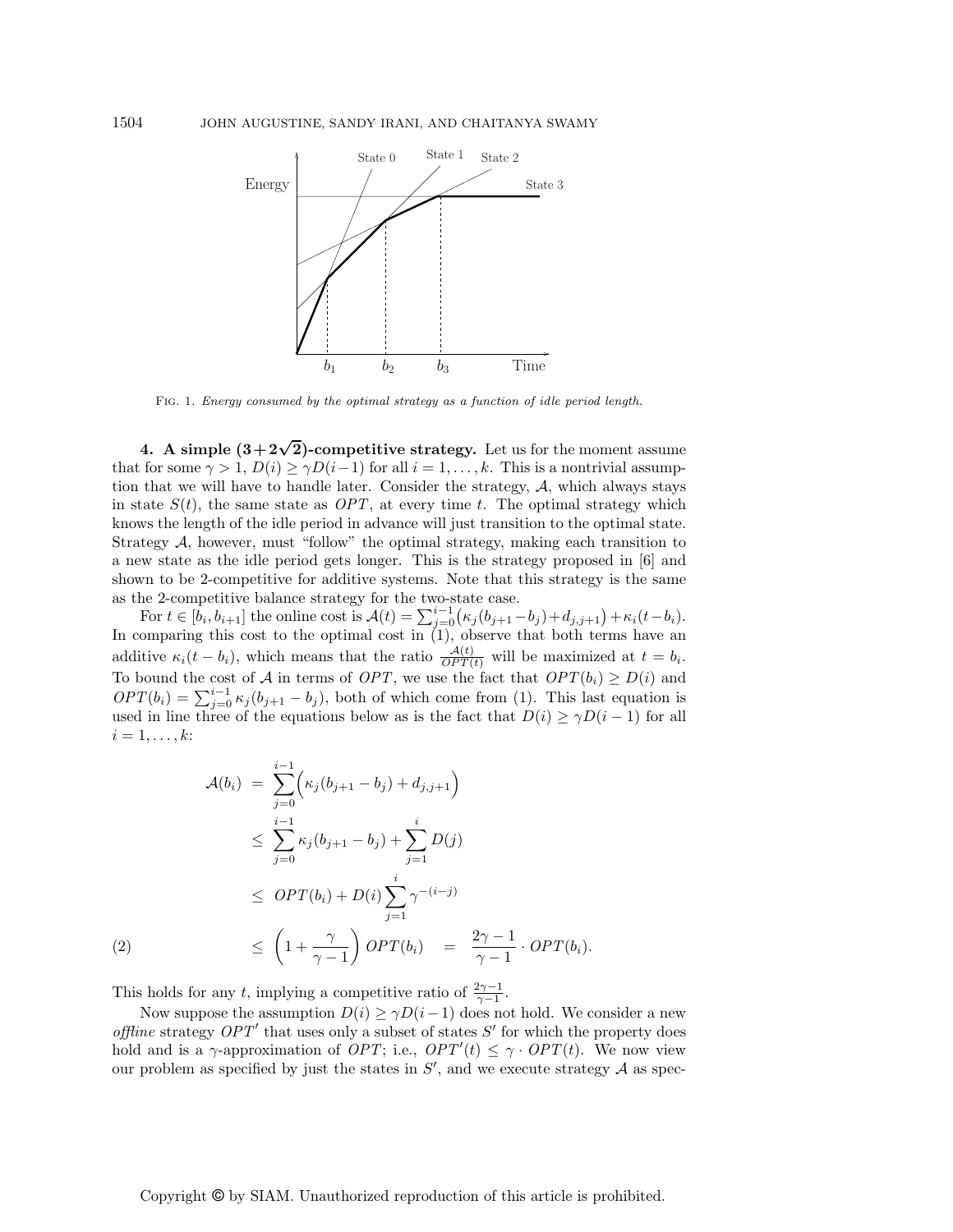ified above, emulating  $OPT'$  instead of OPT. We get that  $\mathcal{A}'(t) \leq \frac{2\gamma-1}{\gamma-1} OPT'(t) \leq$  $\frac{\gamma(2\gamma-1)}{\gamma-1}OPT(t)$ . Setting  $\gamma = 1 + \frac{1}{\sqrt{2\gamma}}$  $\frac{1}{2}$ , we get a competitive ratio of  $3 + 2\sqrt{2} \approx 5.8284$ .

We determine  $OPT'$  as follows. Let  $S' = \{s_k\}$  initially. Consider the states in S in reverse order. Let  $s_i$  be the last state added to S'. We find the largest  $j, 0 \leq j < i$ , such that  $D(j) \leq D(i)/\gamma$ . We add  $s_j$  to S' and continue until no such j exists. Note that  $s_0 \in S'$  since  $D(0) = 0$ . OPT' will execute the optimal offline strategy assuming that only the states in S' are available. Consider  $i, j$  such that  $s_i, s_j \in S'$  and no  $s_\ell$ is in S' for  $i < \ell < j$ . We have  $OPT'(t) = OPT(t)$  for  $t \in [b_i, b_{i+1})$  and  $t \in [b_j, b_{j+1})$ . For  $\ell$  such that  $i < \ell < j$  and time  $t \in [b_{\ell}, b_{\ell+1}), OPT'(t) = \min(D(i) + \kappa_i t, D(j) + \kappa_j t)$ and  $OPT(t) = D(\ell) + \kappa_{\ell}t$ . j was chosen to be the largest value less than i such that  $D(j) \leq D(i)/\gamma$ , which means that  $D(\ell) > D(i)/\gamma$ . Furthermore, since  $\kappa_i \leq \kappa_{\ell}$ , we have that

$$
OPT'(t) \le D(i) + \kappa_i t \le \gamma (D(\ell) + \kappa_{\ell} t) = \gamma OPT(t),
$$

and  $OPT'$  is a  $\gamma$ -approximation to  $OPT$ .

THEOREM 1. There is a  $(3+2\sqrt{2})$ -competitive strategy for any system.

5. A near-optimal deterministic algorithm. In this section, we turn our attention to obtaining a near-optimal schedule for a particular system. More precisely, given a system  $(K, d)$  with state sequence S for which the optimal online schedule has competitive ratio  $\rho^*$ , we give an algorithm that returns a  $(\rho^* + \epsilon)$ -competitive online schedule in time  $O(k^2 \log k \log(1/\epsilon))$ . The algorithm is based on a decision procedure which determines whether a  $\rho$ -competitive schedule exists for a given value of  $\rho$ . Theorem 1 establishes an upper bound of  $3 + 2\sqrt{2}$  on the optimal competitive ratio, so we perform a bisection search in the range  $[1, 3 + 2\sqrt{2}]$  to find the smallest  $\rho$  such that there exists a  $\rho$ -competitive schedule. We also output the resulting schedule.

The following lemma shows that the online strategy must eventually get to a sufficiently low-power state. Lemma 3 allows us to limit our concern to just the transition points in any online schedule.

LEMMA 2. If  $\mathcal{A} = (\mathcal{S}, \mathcal{T})$  is a p-competitive strategy and  $s_{\ell}$  is the last state in  $\mathcal{S}$ , then  $\kappa_{\ell} \leq \rho \cdot \kappa_k$ .

*Proof.* For the sake of contradiction, assume that  $\kappa_{\ell} > \rho \cdot \kappa_{k}$ . For A to be  $\rho$ competitive, the function  $\mathcal{A}(t)$  must lie entirely below  $\rho \cdot OPT(t)$ . However, the last line of  $\rho \cdot OPT(t)$  has slope  $\rho \cdot \kappa_k$  and will therefore intersect the last line of  $\mathcal{A}(t)$ , which has a larger slope  $\kappa_{\ell}$ , after which time  $\mathcal{A}(t)$  will exceed  $\rho OPT(t)$ . This is a contradiction. contradiction.

LEMMA 3. If a schedule  $A$  has finite competitive ratio, then the earliest time  $\bar{t} > 0$  at which  $\frac{A(t)}{OPT(t)}$  is maximized is a transition point in the strategy A.

*Proof.* Let  $\rho = \max_{t>0} \frac{A(t)}{OPT(t)}$ . Consider the functions  $A(t)$  and  $\rho OPT(t)$ . The function  $\mathcal{A}(t)$  never exceeds  $\rho OPT(t)$ , and  $\bar{t}$  is the earliest point at which these two functions have the same value, not considering the origin. For the sake of contradiction, assume that  $\bar{t}$  is not a transition point in A. So we can find some small  $\epsilon > 0$ such that  $\mathcal{A}(t)$  is linear in  $(\bar{t}-\epsilon,\bar{t}+\epsilon)$ . Since  $\mathcal{A}(t)$  is strictly less than  $\rho OPT(t)$  in the interval  $(\bar{t}-\epsilon,\bar{t})$  and  $\mathcal{A}(\bar{t}) = \rho OPT(\bar{t})$ , it must be the case that the slope of  $\mathcal{A}(t)$  is larger than the slope of  $\rho OPT(t)$  in this interval. This results in a contradiction, because  $\mathcal{A}(t)$  has constant slope over  $(\bar{t}-\epsilon,\bar{t}+\epsilon)$ , and  $\rho \cdot OPT(t)$  is a continuous function with decreasing slope, which means that  $A(t) > \rho OPT(t)$  for  $t > \overline{t}$ .

We now explore ways to restrict the space of schedules we need to consider in searching for a  $\rho$ -competitive schedule. For a strategy  $A = (S, \mathcal{T})$ , we say that a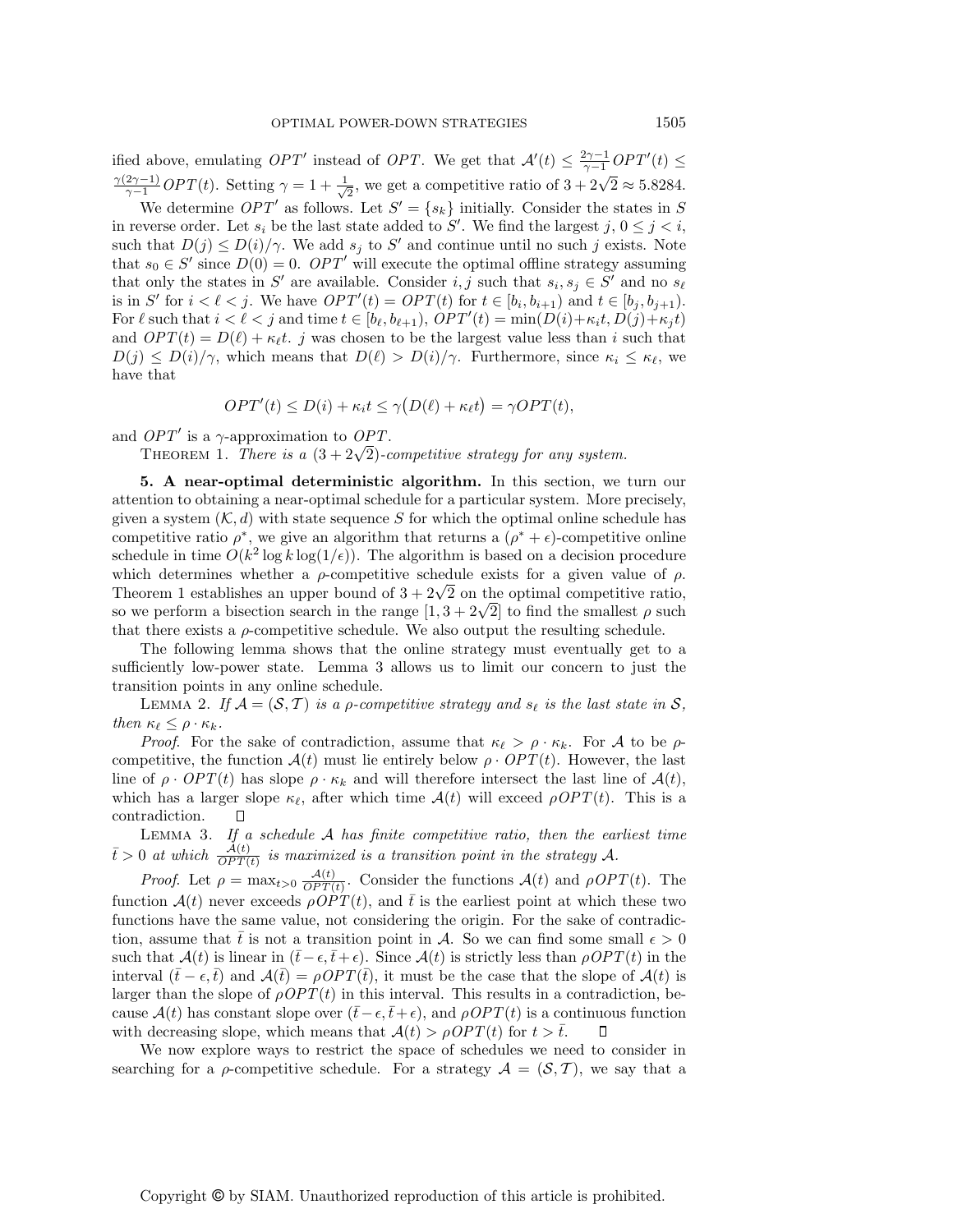

Fig. 2. Energy consumed by the online and optimal strategies as a function of idle period length. The solid line is  $\rho \cdot OPT(t)$ . The dashed line is the online cost. t is the first transition time that is not eager. t' shows the transformed strategy which now has an eager transition.

transition at time  $t \in \mathcal{T}$  is  $\rho$ -eager (or just eager if  $\rho$  is clear from the context) if  $A(t) = \rho OPT(t)$ . We say that A is a  $\rho$ -eager strategy if  $A(t) = \rho OPT(t)$  for every  $t \in \mathcal{T}$ . Note that by Lemmas 2 and 3, a  $\rho$ -eager strategy that ends at state s such that  $\kappa_s \leq \rho \cdot \kappa_k$  is  $\rho$ -competitive.

LEMMA 4. If  $\mathcal{A} = (\mathcal{S}, \mathcal{T})$  is a p-competitive strategy, then there exists an eager strategy  $\mathcal{A}' = (\mathcal{S}, \mathcal{T}')$  that is also  $\rho$ -competitive.

Proof. Figure 2 shows a schematic of the proof. The jumps in the online cost (the dashed line) are transition costs. The solid line is  $\rho OPT(t)$ . The figure shows a transition time t at which the online cost is less than  $\rho OPT(t)$ . The idea is that we can slide such a transition time earlier until it hits the function  $\rho OPT(t)$ .

Consider the earliest transition time  $T$  which is not eager. Suppose that  $A$  transitions from state  $s_i$  to state  $s_j$  at time T. Let  $T' < T$  be the time of the immediately preceding transition; if there is no such transition time, then set  $T' = 0$ . The function  $\rho OPT(t) - A(t)$  is continuous in the interval  $(T', T)$  since A does not have any transitions in this open interval, and  $\rho OPT(t) - A(t)$  is 0 at time T' and is strictly greater than  $d_{i,j}$  at time  $T - \epsilon$  for a small enough  $\epsilon$ . Let  $\overline{T}$  be the earliest time after T' such that  $\rho OPT(t) - A(t) = d_{i,j}$ , so  $T < T$ .

Consider the strategy  $\mathcal{A}'$  that is identical to  $\mathcal A$  except that the transition from s<sub>i</sub> to s<sub>j</sub> is moved earlier from T to T. We need to argue that A' is  $\rho$ -competitive. Clearly  $\mathcal{A}'(t) = A(t)$  for  $t \in [T, T)$  and  $\mathcal{A}(T) = \rho OPT(T)$ . Also  $\mathcal{A}'(T) < \mathcal{A}(T)$  since  $\mathcal{A}'$  transitions earlier to the low-power state  $s_j$  and hence uses less total energy, and since the strategies behave the same after time  $T$ ,  $\mathcal{A}'$  will continue to have a lower cost at all times  $t > T$ . To see that  $\mathcal{A}'(t) \leq \rho OPT(t)$  over the interval  $(T, T)$ , note that  $\mathcal{A}'(t)$  is linear over this interval since  $\mathcal{A}'$  remains in state  $s_j$ . Also  $\rho OPT(t)$  is a piecewise-linear concave function since its slope is nonincreasing over time. Thus, since the points  $(T, \mathcal{A}'(T))$  and  $(T, \mathcal{A}'(T))$  both lie on or below this curve, the straight line connecting them lies under the curve  $\rho OPT(t)$ .

The procedure above can be repeated until all the transitions are eager.

LEMMA 5. Suppose a strategy makes a  $\rho$ -eager transition to state  $s_i$  at time  $t_i$  and next makes a transition to state  $s_i$ . Using the function  $\rho$ OPT(t), one can compute the earliest  $\rho$ -eager transition time  $\bar{t}$  to state  $s_j$  in time  $O(\log k)$ .

*Proof.* Define the line  $l(t) = \kappa_i t + \rho OPT(t_i) - \kappa_i t_i + d_{i,j}$ .  $\bar{t}$  is the smallest  $t > t_i$ such that  $\rho OPT(t) = l(t)$ . If there is no such t, then a  $\rho$ -eager transition from  $s_i$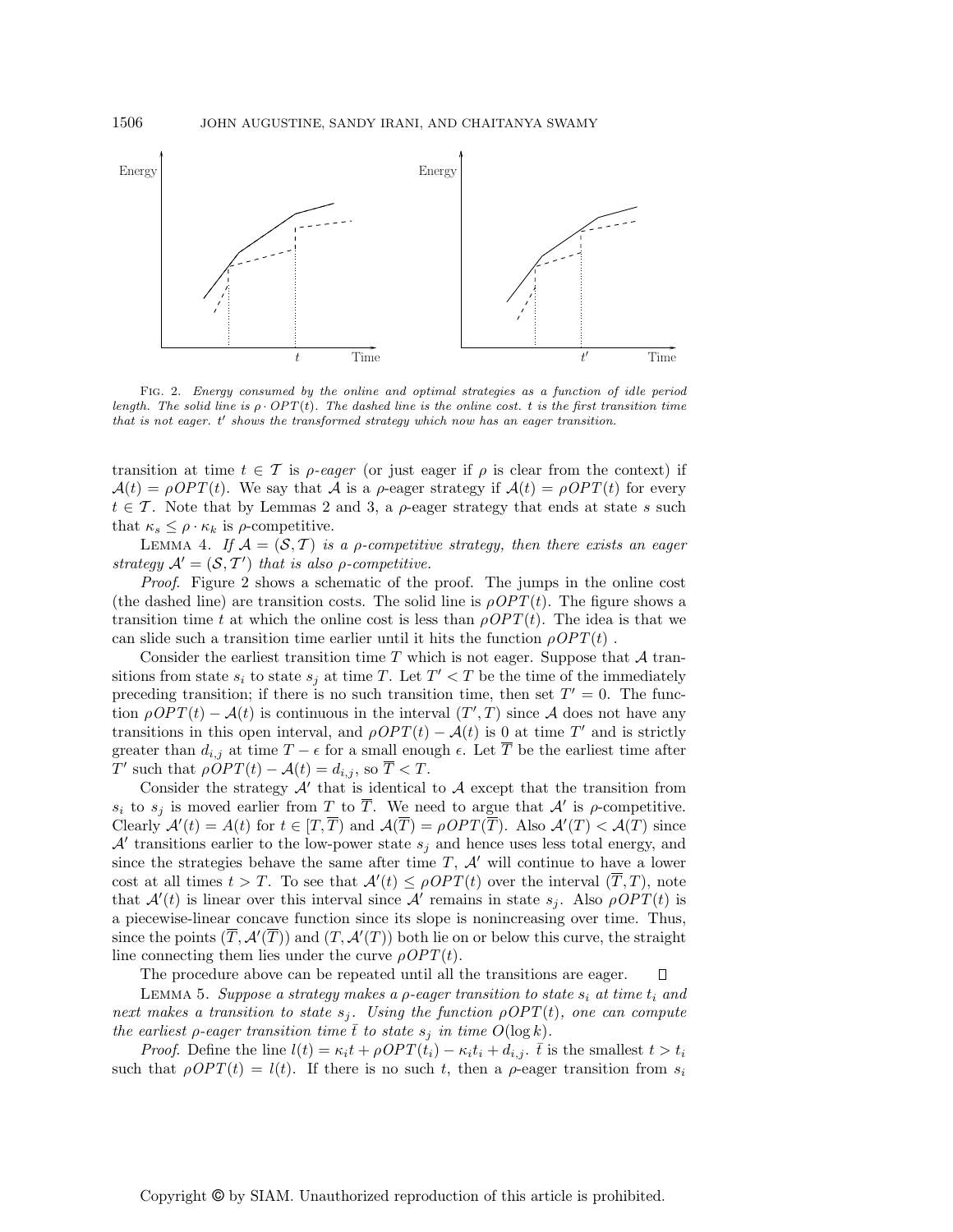to  $s_j$  does not exist. Since  $\rho OPT(t)$  is concave, we have that if  $l(t) < \rho OPT(t)$ , or if  $l(t) \ge \rho QPT(t)$  and the slope of  $\rho QPT(t)$  is less than or equal to  $\kappa_i$ , then  $\bar{t} \le t$ ; otherwise  $\bar{t} \geq t$ . These inequalities allow one to do a binary search using the line segments of  $\rho OPT(t)$  to determine t if it exists. Let  $s_{\ell}$  be the optimal state (i.e., state of  $OPT(t)$  at time  $t_i$ . Consider the line segments of  $\rho OPT(t)$  corresponding to states  $s_\ell$  and  $s_k$ . Recall that  $b_\ell$  and  $b_k$  are, respectively, the left endpoints of these segments—these are the first time instants at which  $s_{\ell}$  and  $s_k$  become the optimal states, respectively. Using the above inequalities, if we determine that  $\bar{t} \geq b_k$ , then  $\bar{t}$ is simply the point of intersection (if it exists) of  $l(t)$  with the segment (of  $\rho OPT(t)$ ) corresponding to  $s_k$ . Otherwise we have a "low" segment with endpoint  $b_\ell$  and a "high" segment with endpoint  $b_k$ . Now we repeatedly consider the left endpoint of the segment that is in the middle of the low and high segments, and we use the above inequalities to update the low or high segment and the corresponding endpoint accordingly, until the endpoints of the low and high segments correspond, respectively, to the left and right endpoints of a segment of  $\rho OPT(t)$ . When this happens we can compute  $\bar{t}$  by finding the intersection point (if it exists) of  $l(t)$  and this segment. The binary search can be implemented in time  $\log k$ , where k is the number of segments (i.e., number of states). П

Lemma 4 immediately gives an algorithm that is exponential in  $k$ , the number of states, and determines whether a  $\rho$ -competitive strategy exists for the system. This algorithm enumerates all subsequences of states and determines the  $\rho$ -eager strategy for that subsequence by finding the eager transition to each state based on the eager transitions to the previous states as described in the proof of Lemma 5. A  $\rho$ -competitive strategy for the system exists if and only if one of these  $\rho$ -eager strategies is  $\rho$ -competitive (i.e., ends at a state s with  $\kappa_s \leq \rho \cdot \kappa_k$ ). The remainder of this section presents a way to remove the exponential dependence on  $k$ .

Let  $S = \langle s_0, s_1, \ldots, s_k \rangle$  be a sequence of states that form a system. Define  $S_{s_i \to s_j}$ to be the contiguous subsequence  $\langle s_i, \ldots, s_j \rangle$ , where  $s_i$  and  $s_j$  are elements of S such that  $i < j$ . Let  $\Psi_s$  be the set of subsequences of  $S_{s_0 \to s}$  that include  $s_0$  and s such that for each  $\psi \in \Psi_s$ , one can find transition times for the state sequence  $\psi$  so that in the resulting schedule, each transition up to and including the transition to state s is a ρ-eager transition. For a state  $q \in \psi$ , we will use  $t_{\psi,q}$  to denote this ρ-eager transition time to q for the sequence  $\psi$ . (Note that  $\psi$  uniquely determines the transition times  $t_{\psi,q}$ .)

We define the *earliest* transition time  $E(s, \rho)$  of state s for the given system as  $E(s,\rho) = \min_{\psi \in \Psi_s} t_{\psi,s}$ ; that is,  $E(s,\rho)$  is the earliest time at which any online strategy can transition to state s while remaining  $\rho$ -eager over all its transitions up to (and including) the transition to state s. Observe that if there is  $\rho$ -competitive strategy that uses state s, then by Lemma 4, there is such a  $\rho$ -eager strategy, so  $\Psi_s \neq \phi$  and  $E(s, \rho)$  is well defined. We call a transition to state s  $\rho$ -early (or simply early) if it happens at time  $E(s, \rho)$ . A strategy that consists entirely of early transitions is called a  $\rho$ -early strategy.

LEMMA 6. If there is a p-competitive strategy  $A = (S, T)$ , then there is an eager and early ρ-competitive strategy.

*Proof.* Let s be the last state in S. Consider the sequence  $\psi \in \Psi_s$  such that  $t_{\psi,s} = E(s,\rho)$  and the strategy  $\pi$  uses only the states in  $\psi$ , transitioning to state  $q \in \psi$  at time  $t_{\psi,q}$ , i.e.,  $\pi = (\psi, \{t_{\psi,q}\}_{q \in \psi})$ . Since A is  $\rho$ -competitive, it must be that  $\kappa_s \leq \rho \kappa_k$  and since  $\pi$  by definition has all  $\rho$ -eager transitions and ends in state s, it is also  $\rho$ -competitive. We now argue that  $\pi$  is an early strategy. Note that  $\pi$  was chosen so that the transition to state s is  $\rho$ -early. We have to show that the remaining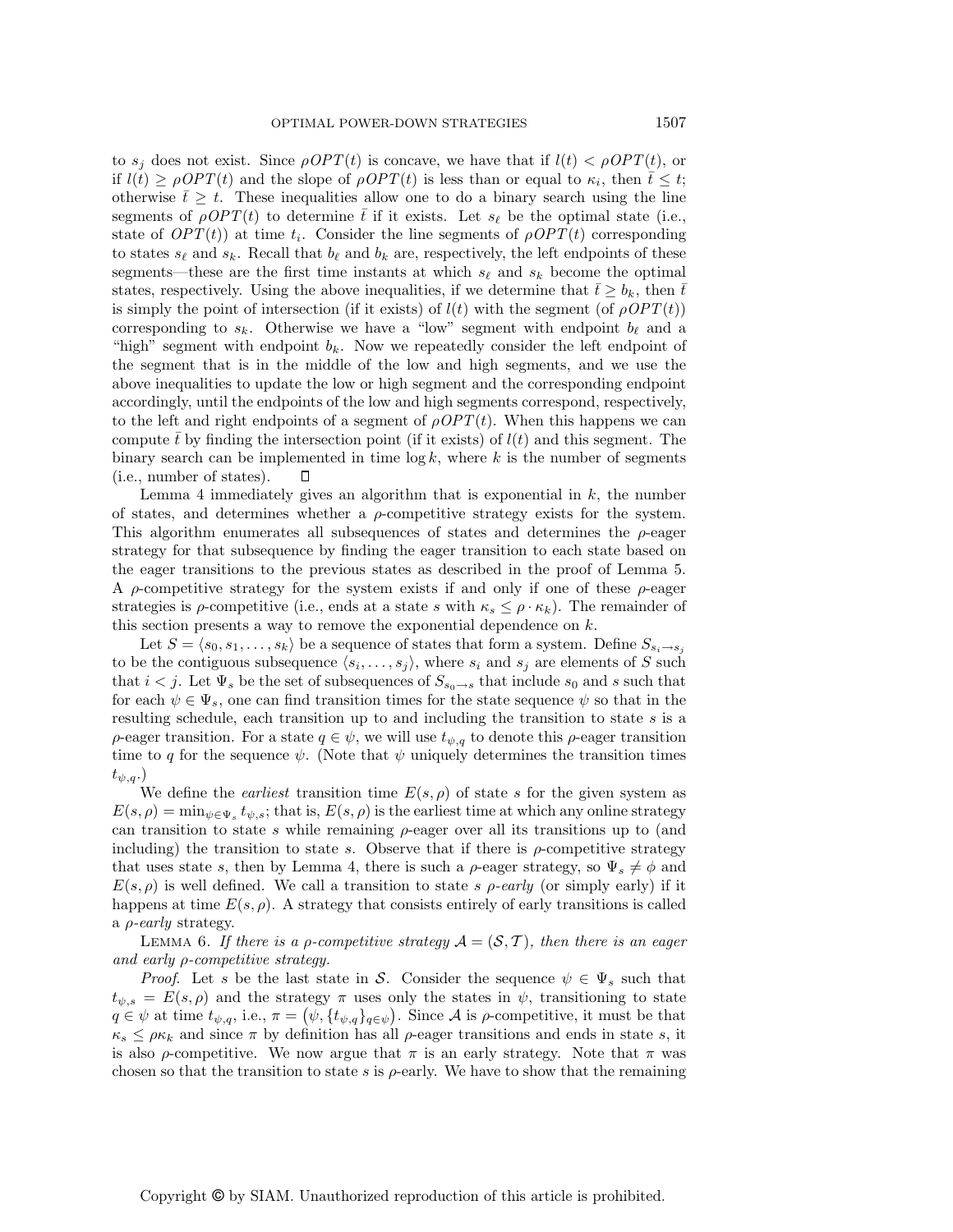transitions of  $\pi$  are also  $\rho$ -early.

Suppose not. Consider the latest transition that is not  $\rho$ -early. Suppose this happens for state  $r \neq s$ , so  $T = t_{\psi,r} > E(r,\rho)$ . Let r' be the state just after r in sequence  $\psi$ . Let  $\psi' \in \Psi_r$  be the sequence for which  $t_{\psi',r} = E(r,\rho) = T'$ . T' is the earliest time that a  $\rho$ -eager schedule can transition to state r and the sequence of states in this schedule is given by  $\psi'$ . Consider the hybrid strategy  $\pi'$  that uses the states in  $\psi'$  followed by the states in  $\psi$  that appear after r, with the transition times being  $t_{\psi',q}$  for  $q \in \psi'$  and  $t_{\psi,q}$  for  $q \in \psi_{r' \to s}$ . Strategy  $\pi$  transitions to state r at time T and strategy  $\pi'$  transitions to state r at time  $T' < T$ . Both of these transitions are eager transitions. Both strategies are in state  $r$  at time  $T$  and make the same state transitions thereafter. Thus, for any  $t \geq T$ ,  $\pi(t) - \pi(T) = \pi'(t) - \pi'(T)$ . In particular, both strategies transition to r' (the state after r) at time  $t_{\psi,r'} = E(r', \rho) = T''$ . Using the equation above we have that  $\pi'(T'') = \pi(T'') - (\pi(T) - \pi'(T))$ . We will show that  $\pi'(T) < \pi(T)$ , which implies, in particular, that  $\pi'(T'') < \pi(T'')$ . So in  $\pi'$  the transition to r' is no longer  $\rho$ -eager. Arguing as in Lemma 4 this means that we can shift the transition to  $r'$  to get an eager transition at an *earlier* time. But this contradicts the assumption that the transition to state  $r'$  at time  $T''$  was an early transition.

We now prove that  $\pi'(T) < \pi(T)$ . This proof is illustrated in Figure 3. The transitions to state r in schedules  $\pi$  and  $\pi'$  are eager transitions, so both the points  $(T', \pi'(T'))$  and  $(T, \pi(T))$  lie on the  $\rho OPT(t)$  curve. Since  $\pi(t) < \rho OPT(t)$  for all t, the the slope of  $\rho OPT(t)$  at time T is at least  $\kappa_r$ , the slope of  $\pi(t)$  at time T, and strictly greater since the gap between  $\rho OPT(t)$  and  $\pi(t)$  must accommodate the transition cost from state r to r' at time T''. The concavity of  $\rho OPT(t)$  implies that its slope is greater than  $\kappa_r$  over the interval  $[T',T]$ . So  $\pi(T) = \rho OPT(T) >$  $\rho OPT(T') + \kappa_r (T - T') = \pi'(T)$ , where the last inequality follows since  $\pi'$  stays in  $\Box$ state r in the interval  $[T',T]$ .



FIG. 3. The solid line is  $\rho \cdot OPT$ . The dashed line is the schedule  $\pi'$  from Lemma 6, and the dashed/dotted line is  $\pi$ . The point labeled p is  $(T, \pi(T))$ , and p' is  $(T', \pi'(T'))$ . The idea is to show that at time  $T$ ,  $\pi'$  has a lower cost than  $\pi$ .

From Lemma 6 we can deduce that we need only to consider a specific early and eager schedule, the one that is determined by the  $E(.,\rho)$  values, to determine if a  $\rho$ -competitive strategy exists. We can now define a decision procedure EXISTS that takes a system and a constant  $\rho$  and outputs YES if a  $\rho$ -competitive strategy exists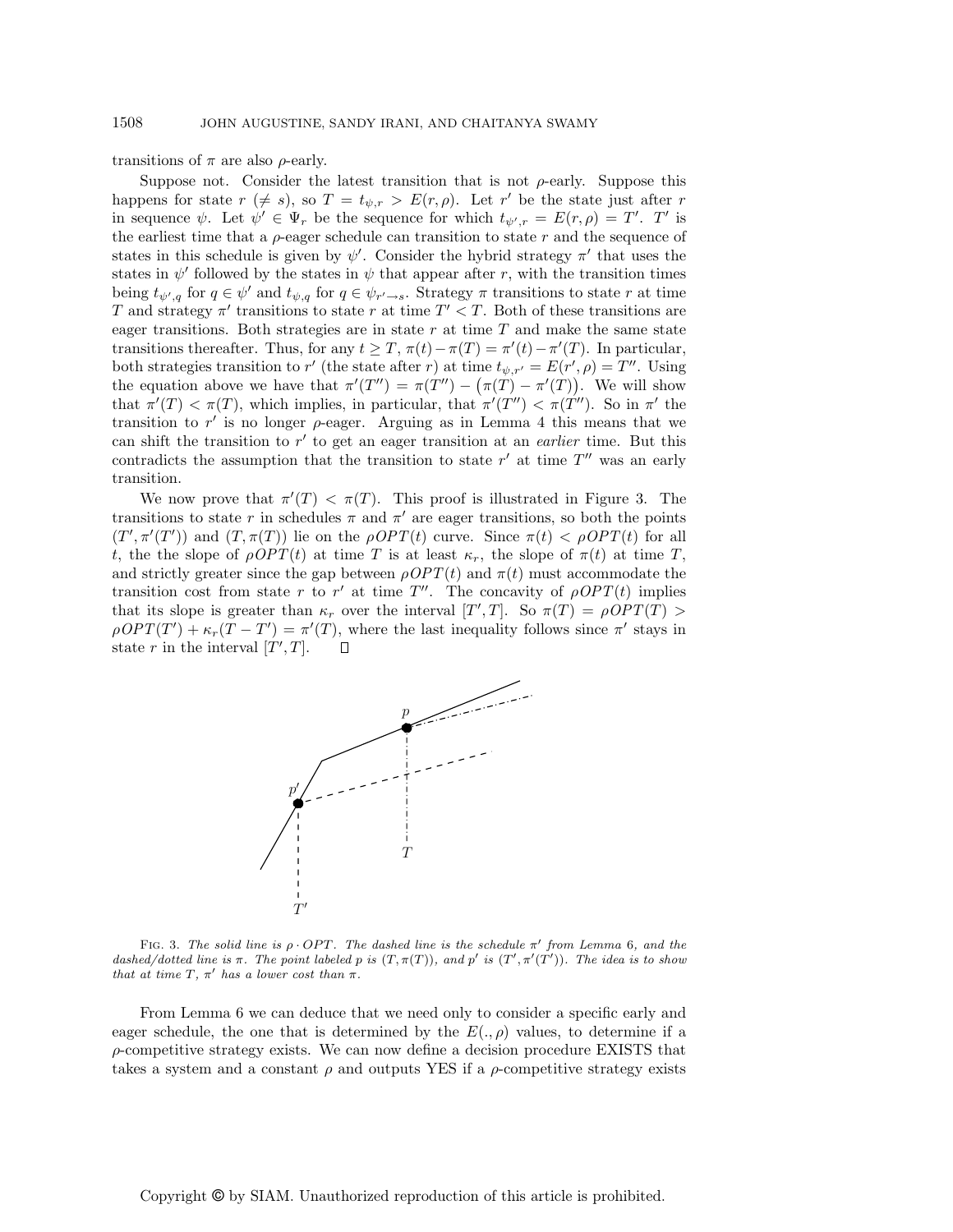for the system, and NO otherwise. The procedure can be modified to also output a  $\rho$ -competitive strategy (if it exists). We employ a dynamic programming approach to calculate  $E(s_i, \rho)$  for  $0 < i \leq k$ . We always start with the high-power state, and hence  $E(s_0, \rho) = 0$ . Suppose we have computed  $E(s_i, \rho)$  for all  $j = 0, \ldots, i-1$ . Let  $t_j$ be the earliest time at which the system  $\rho$ -eagerly transitions from  $s_j$  to  $s_i$  given that the transition to  $s_j$  is  $\rho$ -eager and occurs at time  $E(s_j, \rho)$ . If such a transition is not possible, then we assign  $t_j = \infty$ . We can compute  $t_j$  in  $O(\log k)$  time as described in Lemma 5. Then,  $E(s_i, \rho) = \min_{j \leq i} t_j$ . Determining each  $E(s_i, \rho)$  requires examining  $j$  different possibilities, so finding all the early transition times for all states takes time  $O(k^2 \log k)$ . By Lemma 2, we know that if  $E(s_i, \rho)$  is finite for some state  $s_i$ , where  $\kappa_i \leq \rho \cdot \kappa_k$ , we know that a *ρ*-competitive strategy exists. One can quickly elicit the schedule by starting from state  $k$  and retracing the states that minimized the earliest transition time. We use the procedure EXISTS to do a bisection search in the interval  $[1, 3 + 2\sqrt{2}]$  and find a  $\rho$ -competitive strategy where  $\rho \leq \rho^* + \epsilon$ . The total time taken is  $O(k^2 \log k \log(1/\epsilon)).$ 

We now turn our attention to adapting this dynamic programming technique to solve  $PD(k,m)$ , where a bound of m is specified on the number of states that can be used by the online algorithm. We introduce a new parameter  $b$ , modifying our function to  $E(s_i, \rho, b)$ , where  $0 \le b \le \min(i, m)$ . The intuition is that function E is now required to return the earliest time when the system can transition to state  $s_i$ while staying entirely below  $\rho OPT(t)$  and using at most  $b+1$  states from  $\langle s_0, \ldots, s_i \rangle$ . The base case is  $E(s_0, \rho, b) = 0$  for all  $b \ge 0$ . Intuitively,  $E(s_i, \rho, b)$  is determined by the "best" state  $s_j$  prior to  $s_i$  such that at most  $b-1$  states were used to reach  $s_j$ . Notice that for any given state  $s_i$  and fixed  $\rho$ ,  $E(s_j, \rho, b)$  is nonincreasing as b increases. Therefore, as above we can write  $E(s_i, \rho, b) = \min_{j \leq i} t'_j$ , where  $t'_j$  is the earliest time when the system  $\rho$ -eagerly transitions from  $s_i$  to  $s_i$  given that the transition to  $s_i$ was  $\rho$ -eager and occurred at  $E(s_i, \rho, b-1)$ . The running time increases by a factor of m now and is  $O(k^2m(\log k)\log(1/\epsilon)).$ 

6. A probability-based algorithm. Karlin et al. study the two-state case when the length of the idle period is generated by a known probability distribution  $p$  [8]. (Although they examined the problem in the context of the spin-block problem, their problem is identical to our two-state case.) They observed that the expected cost of the online strategy that makes the transition to the sleep state at time  $T$  is

(3) 
$$
\int_0^T p(t)(\kappa_0 t)dt + \int_T^\infty p(t)\Big(\kappa_0 T + \kappa_1 (t-T) + \beta\Big)dt,
$$

where  $\kappa_0$  is the power-consumption rate in the active state,  $\kappa_1$  is the power-consumption rate in the sleep state, and  $\beta$  is the transition cost between the two states. The online strategy then should select the transition time  $T$  that minimizes this cost.

The multistate case presents two distinct challenges. The first is to determine the optimal sequence of states through which an online strategy should transition throughout the course of the idle period. Then, once this sequence has been determined, the optimal transition times need to be determined. Our proof proceeds by establishing that the only transition times that need to be considered are the optimal transition times for two-state systems. Suppose, for example, that we are considering a sequence of state transitions in which state  $s_i$  is followed by state  $s_j$ . Let  $T_{i,j}$  denote the optimal transition time from state  $s_i$  to  $s_j$  if these were the only two states in the system (that is, if  $s_i$  were the active state and  $s_j$  were the only sleep state). Note that  $T_{i,j}$  can be determined by the expression above. We establish that regardless of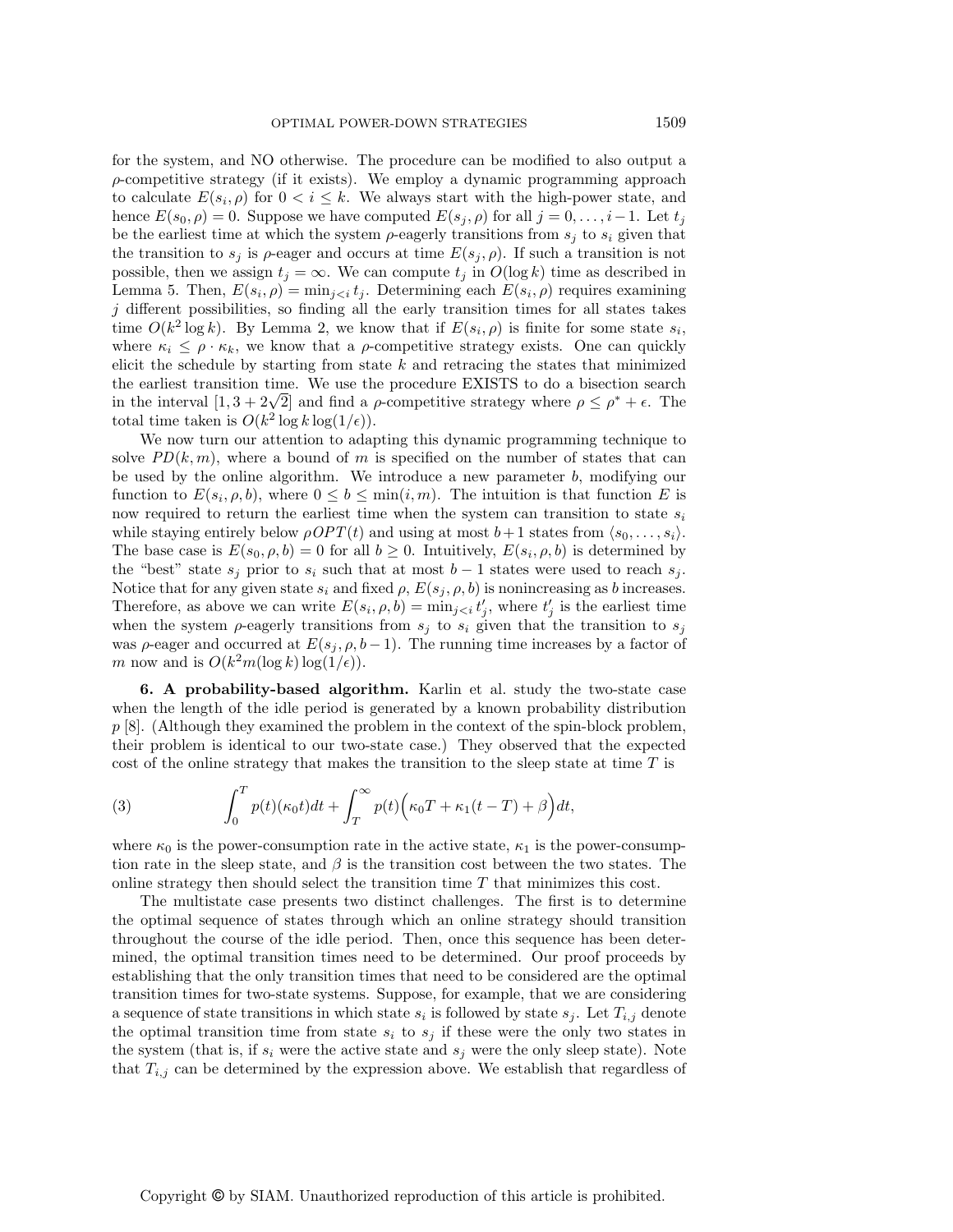the rest of the sequence, the optimal transition point from state  $s_i$  to  $s_j$  is  $T_{i,j}$ . We call the  $T_{i,j}$ 's the *pairwise-optimal* transition times.

Lemmas 7 and 8 establish that the pairwise-optimal transition times happen in the right order. That is, for  $i < k < j$ ,  $T_{i,k} \leq T_{k,j}$ . If this is not the case, then any subsequence that has  $s_i$  followed by  $s_k$  followed by  $s_j$  cannot possibly be the best sequence of states. Note that the  $T_{i,j}$ 's may not necessarily be unique. In general, we will select the earliest transition time that minimizes the cost for the two-state system.

Lemma 9 then shows that as long as the pairwise-optimal transition times are in the right order, they give the globally optimal set of transition times for that subsequence. Our algorithm then uses this fact to find the optimal sequence of states by dynamic programming. Note that it is not necessary to exhaustively consider all possible subsequences.

**6.1. Optimal transition times.** Consider a particular subsequence of  $l + 1$ states  $s_{a_0}, \ldots s_{a_l}$ . In order to avoid the double subscripts, throughout this subsection we will rename our subsequence  $q_0, q_1, \ldots, q_l$ . Since the strategy must start in state s<sub>0</sub>, we can assume that  $q_0 = s_0$ . For  $i < j$ , define  $\beta_{i,j}$  to be the cost to transition from state  $q_i$  to state  $q_j$ , that is,  $\beta_{i,j} = d_{a_i,a_j}$ . Furthermore, we will refer to the power-consumption rate of state  $q_i$  as  $\alpha_i$ , that is,  $\alpha_i = \kappa_{a_i}$ .

We will consider the strategy that transitions through the states in the subsequence  $q_0, q_1, \ldots, q_l$ . Suppose that we use transition time  $T_i$  to transition from state  $q_{i-1}$  to state  $q_i$ . It will be convenient for notation to define  $T_{l+1} = \infty$  and  $T_0 = 0$ . The cost of the strategy that uses these transition times is

(4) 
$$
cost(T_1, ..., T_l) = \sum_{j=1}^{l+1} \int_{T_{j-1}}^{T_j} p(t)\alpha_{j-1}(t - T_{j-1})dt + \sum_{j=1}^{l} \int_{T_j}^{\infty} p(t) \Big( \alpha_{j-1}(T_j - T_{j-1}) + \beta_{j-1,j} \Big) dt.
$$

The goal is to pick the  $T_1,\ldots,T_l$  so as to minimize the above cost. This is the optimal cost for the subsequence  $q_0, \ldots, q_l$ .

For each  $i \in \{1, \ldots, l\}$ , let  $\gamma_i = \frac{\alpha_{i-1} - \alpha_i}{\beta_{i-1,i}}$ .

LEMMA 7. Suppose that there is an  $i < j$  such that  $\gamma_i < \gamma_j$ ; then there is a strict subsequence of  $q_0, \ldots, q_l$  whose optimal cost is no greater than the optimal cost for  $q_0,\ldots,q_l$ .

*Proof.* Consider the first j such that  $\gamma_{j-1} < \gamma_j$ . Let  $(\bar{t}_1, \ldots \bar{t}_{j-1}, \bar{t}_j, \ldots, \bar{t}_l)$  be the sequence of thresholds that minimizes the cost of this sequence of states. Define the following quantities:

$$
F_{j-1,j} = cost(\bar{t}_1, \dots, \bar{t}_{j-2}, \bar{t}_{j-1}, \bar{t}_j, \bar{t}_{j+1}, \dots, \bar{t}_l),
$$
  
\n
$$
F_{j-1,j-1} = cost(\bar{t}_1, \dots, \bar{t}_{j-2}, \bar{t}_{j-1}, \bar{t}_{j-1}, \bar{t}_{j+1}, \dots, \bar{t}_l),
$$
  
\n
$$
F_{j,j} = cost(\bar{t}_1, \dots, \bar{t}_{j-2}, \bar{t}_j, \bar{t}_j, \bar{t}_{j+1}, \dots, \bar{t}_l).
$$

We will show that  $F_{j-1,j}$  is greater than or equal to a weighted average of  $F_{j-1,j-1}$ and  $F_{j,j}$ , which means that it must be greater than or equal to at least one of these values. This means that the strategy that transitions from state  $q_{j-2}$  to state  $q_{j-1}$ and then immediately transitions to state  $q_j$  at time either  $\bar{t}_{j-1}$  or  $\bar{t}_j$  is at least as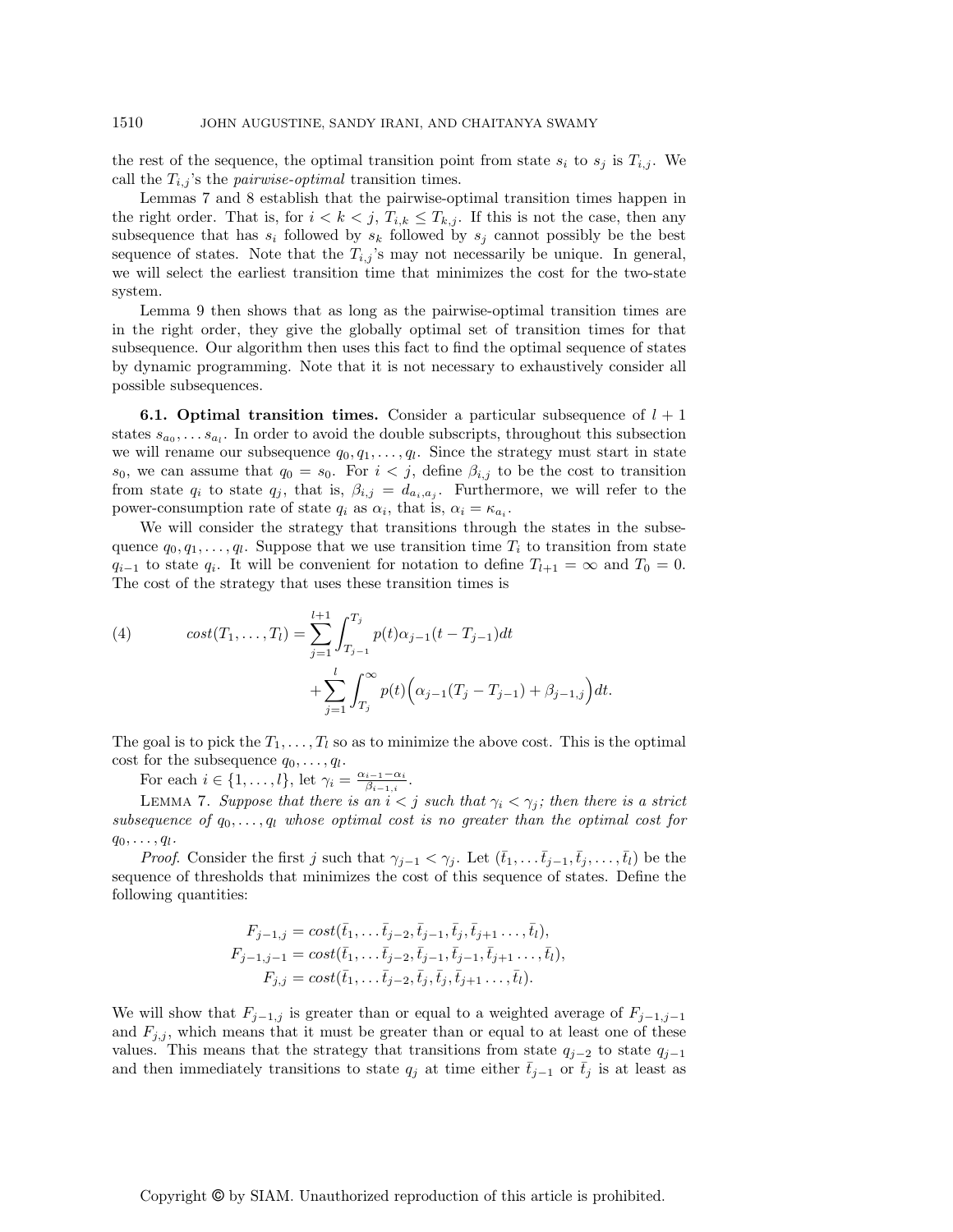good as the original strategy. Since  $\beta_{j-2,j} \leq \beta_{j-2,j-1} + \beta_{j-1,j}$ , skipping state  $j-1$ altogether can only improve the strategy.

Below we have an expression for  $F_{j,j} - F_{j-1,j}$  which can be derived from the definition for the cost in (4). Under  $F_{j,j}$  the transition from state  $q_{j-2}$  to state  $q_{j-1}$ is moved forward from time  $\bar{t}_{j-1}$  to time  $\bar{t}_j$ . Any time spent in the interval  $[\bar{t}_{j-1},\bar{t}_j]$ happens at the higher-power rate of  $\alpha_{i-2}$  instead of  $\alpha_{i-1}$ . This is accounted for in the first two terms of the sum. However, idle times ending in the interval  $[\bar{t}_{j-1}, \bar{t}_j]$ save on the transition cost, which is accounted for in the last term below:

$$
F_{j,j} - F_{j-1,j} = \int_{\bar{t}_{j-1}}^{\bar{t}_j} p(t)(t - \bar{t}_{j-1})(\alpha_{j-2} - \alpha_{j-1})dt + \int_{\bar{t}_j}^{\infty} p(t)(\bar{t}_j - \bar{t}_{j-1})(\alpha_{j-2} - \alpha_{j-1})dt - \int_{\bar{t}_{j-1}}^{\bar{t}_j} \beta_{j-2,j-1} p(t)dt.
$$

Dividing by  $(\alpha_{i-2} - \alpha_{i-1})$ , this becomes

$$
(5) \frac{F_{j,j} - F_{j-1,j}}{\alpha_{j-2} - \alpha_{j-1}} = \int_{\bar{t}_{j-1}}^{\bar{t}_j} p(t) (t - \bar{t}_{j-1}) dt + \int_{\bar{t}_j}^{\infty} p(t) (\bar{t}_j - \bar{t}_{j-1}) dt - \int_{\bar{t}_{j-1}}^{\bar{t}_j} \frac{1}{\gamma_{j-1}} p(t) dt.
$$

Below, we use the definition of cost in (4) to get an expression for  $F_{j-1,j} - F_{j-1,j-1}$ . Note that in  $F_{j-1,j-1}$ , the transition from state  $q_{j-1}$  to state q is moved back from time  $\bar{t}_j$  to time  $\bar{t}_{j-1}$ . Thus,  $F_{j-1,j}$  will spend  $\alpha_{j-1} - \alpha_j$  more power than  $F_{j-1,j-1}$  for any time spent in the interval  $[\bar{t}_{j-1},\bar{t}_j]$ . Furthermore,  $F_{j-1,j-1}$  will have an additional transition cost of  $\beta_{j-1,j}$  for those intervals that end in the period  $[\bar{t}_{j-1},\bar{t}_j]$ :

$$
F_{j-1,j} - F_{j-1,j-1} = \int_{\bar{t}_{j-1}}^{\bar{t}_j} p(t) (t - \bar{t}_{j-1}) (\alpha_{j-1} - \alpha_j) dt + \int_{\bar{t}_j}^{\infty} p(t) (\bar{t}_j - \bar{t}_{j-1}) (\alpha_{j-1} - \alpha_j) dt - \int_{\bar{t}_{j-1}}^{\bar{t}_j} \beta_{j-1,j} p(t) dt.
$$

Dividing by  $(\alpha_{j-1} - \alpha_j)$ , this becomes

$$
(6) \frac{F_{j-1,j} - F_{j-1,j-1}}{\alpha_{j-1} - \alpha_j} = \int_{\bar{t}_{j-1}}^{\bar{t}_j} p(t) (t - \bar{t}_{j-1}) dt + \int_{\bar{t}_j}^{\infty} p(t) (\bar{t}_j - \bar{t}_{j-1}) dt - \int_{\bar{t}_{j-1}}^{\bar{t}_j} \frac{1}{\gamma_j} p(t) dt.
$$

Comparing, (5) and (6), the expressions are almost identical except for the  $\gamma$  in the last term. Since  $\gamma_{j-1} < \gamma_j$  and  $\int_{\bar{t}_{j-1}}^{\bar{t}_j} p(t) dt \geq 0$ , we have that

$$
\frac{F_{j,j} - F_{j-1,j}}{\alpha_{j-2} - \alpha_{j-1}} \ \leq \ \frac{F_{j-1,j} - F_{j-1,j-1}}{\alpha_{j-1} - \alpha_j}.
$$

Let  $\omega_1 = 1/(\alpha_{j-2} - \alpha_{j-1})$  and  $\omega_2 = 1/(\alpha_{j-1} - \alpha_j)$ . Note that both  $\omega_1$  and  $\omega_2$  are at least 0. Rearranging, we get that

$$
\left(\frac{\omega_1}{\omega_1 + \omega_2}\right) F_{j,j} + \left(\frac{\omega_2}{\omega_1 + \omega_2}\right) F_{j-1,j-1} \leq F_{j-1,j}.
$$

Now suppose that we consider only the two-state system consisting of state  $q_{i-1}$ and state  $q_i$ . We will let  $\tau_i$  denote the optimal threshold time if these are the only two states in the system. We have that  $\tau_i$  is the time T that minimizes

$$
\int_0^T p(t)\alpha_{i-1}t dt + \int_T^\infty p(t) \Big(\alpha_{i-1}T + \alpha_i(t-T) + \beta_{i-1,i}\Big)dt.
$$

Copyright © by SIAM. Unauthorized reproduction of this article is prohibited.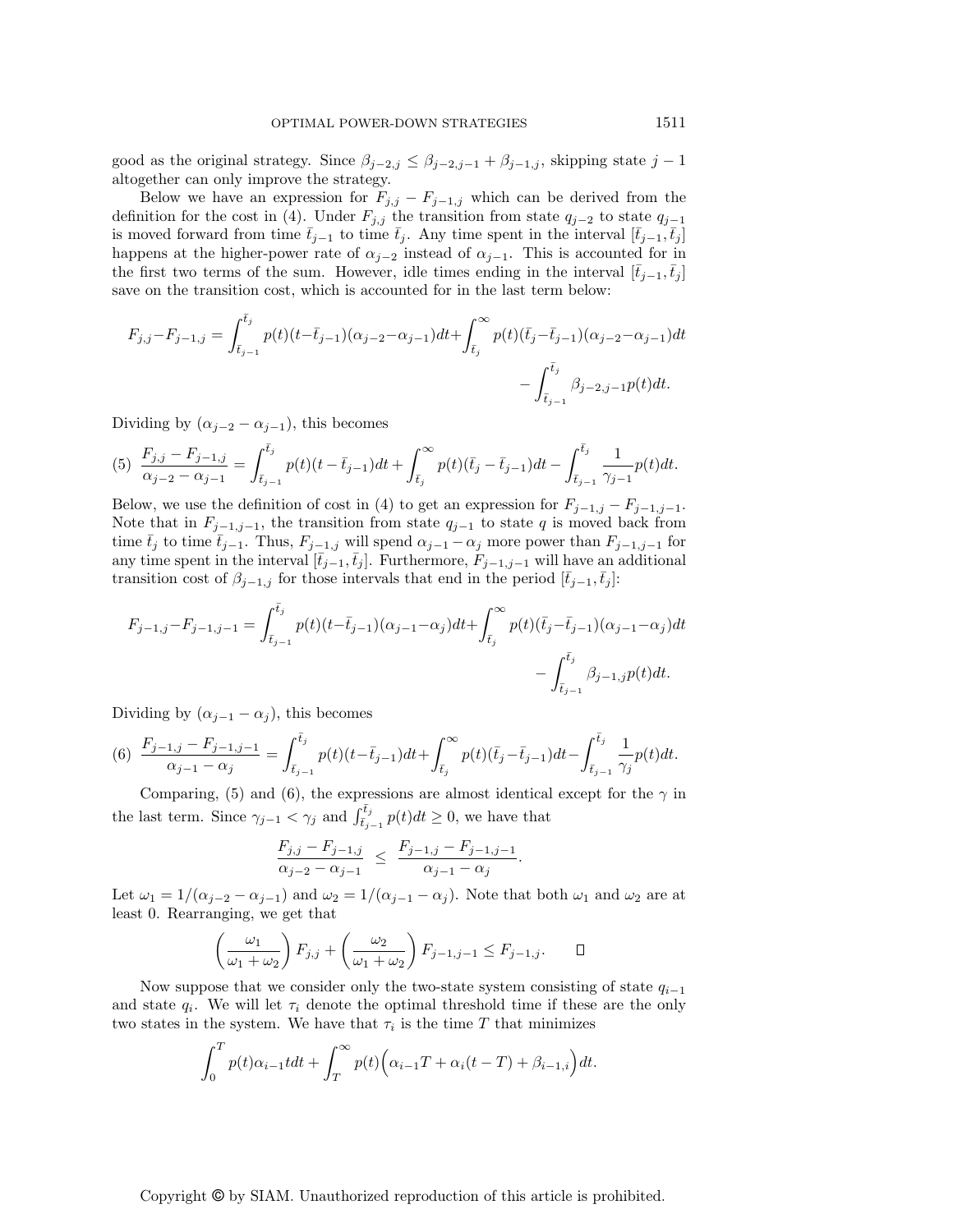Note that the value of  $T$  that results in the minimum above may not be unique. In this case, we take  $\tau$  to be the smallest value which achieves the minimum. Also note that, by subtracting the term  $\int_0^\infty p(t)\alpha_i t dt$  (which is independent of T) and dividing by  $\beta_{i-1,i}$  in the above definition, it can be seen that  $\tau_i = \arg \min_T f(\gamma_i, T)$ , where

$$
f(\gamma,T) = \int_0^T p(t)\gamma t dt + \int_T^\infty p(t)(\gamma T + 1)dt.
$$

Note that for a two-state system whose active state and sleep states have powerconsumption rates of  $\gamma$  and 0, respectively, and whose transition cost is 1,  $f(\gamma, T)$ denotes the expected power consumed by an online strategy that transitions to the sleep state at time  $T$ . We will show that for a particular subsequence of states, if we minimize the cost over all choices for the thresholds, the resulting thresholds are those obtained by the pairwise optimization above. First, however, we must establish that the  $\tau_i$  values have the correct ordering.

LEMMA 8. If  $\gamma_i > \gamma_{i+1}$ , then  $\tau_i \leq \tau_{i+1}$ .

*Proof.* Intuitively,  $\gamma_i$  is the ratio of the additional power cost of being in state  $q_i$  instead of state  $q_{i-1}$  over the transition costs between the two states. It stands to reason that the larger this cost is, the sooner one would want to transition from state  $q_{i-1}$  to state  $q_i$ .

We will formalize this argument using a proof by contradiction. Suppose that we have  $\tau_i > \tau_{i+1}$  and  $\gamma_i > \gamma_{i+1}$ . The proof will make use of the definition of  $f(\gamma, T)$ given above.  $\tau_i$  is the smallest value for T which attains the minimum of  $f(\gamma_i, T)$ . Since  $\tau_{i+1} < \tau_i$ , we know that  $f(\gamma_i, \tau_{i+1}) > f(\gamma_i, \tau_i)$ . By the definition of  $\tau_{i+1}$ , we have that  $f(\gamma_{i+1}, \tau_i) \geq f(\gamma_{i+1}, \tau_{i+1})$ . Thus, it should be the case that

(7) 
$$
f(\gamma_{i+1}, \tau_i) - f(\gamma_{i+1}, \tau_{i+1}) \geq 0 > f(\gamma_i, \tau_i) - f(\gamma_i, \tau_{i+1}).
$$

Using the definition of  $f(\gamma,T)$  above, for any  $T_1 < T_2$ ,

$$
f(\gamma,T_2) - f(\gamma,T_1) = \gamma \left[ \int_{T_1}^{T_2} p(t)(t-T_1)dt + \int_{T_2}^{\infty} p(t)(T_2 - T_1)dt \right] - \int_{T_1}^{T_2} p(t)dt.
$$

The quantity inside the square braces above is nonnegative. This implies that the quantity  $f(\gamma, T_2) - f(\gamma, T_1)$  is nondecreasing in  $\gamma$ . This, however, contradicts inequality (7) and the fact that  $\gamma_i > \gamma_{i+1}$ .  $\Box$ ity (7) and the fact that  $\gamma_i > \gamma_{i+1}$ .

Finally, we prove the main lemma which states that the transition times are simultaneously optimized at the pairwise-optimal transition points.

LEMMA 9. For a given subsequence of states  $q_0, \ldots, q_l$ , if  $\tau_{i-1} < \tau_i$  for all  $i \in$  $\{1,\ldots,l\}$ , then the minimum total cost is achieved for  $cost(\tau_1,\ldots,\tau_l)$ .

*Proof.* The basic idea is that we can interpret  $cost(T_1, ..., T_l) - \int_0^\infty p(t) \alpha_l t dt$  as the sum of the power consumed in  $l$  two-state systems, where the *i*th system (for  $i = 1, \ldots, l$ ) has states whose power-consumption rates are  $(\alpha_{i-1} - \alpha_i)$  and 0, and the cost to transition between the two is  $\beta_{i-1,i}$ . Note that  $\int_0^\infty p(t)\alpha_l t dt$  is a constant, independent of the choice of  $T_i$ 's. After rescaling, one can write this expression as a linear combination of the  $f(\gamma_i, T_i)$  terms. Since  $\tau_i$  minimizes  $f(\gamma_i, T)$ , and the  $\tau_i$  values have the right ordering, this implies that  $cost(T_1,...,T_l)$  is minimized by setting  $T_i = \tau_i$  for  $i = 1, \ldots, l$ .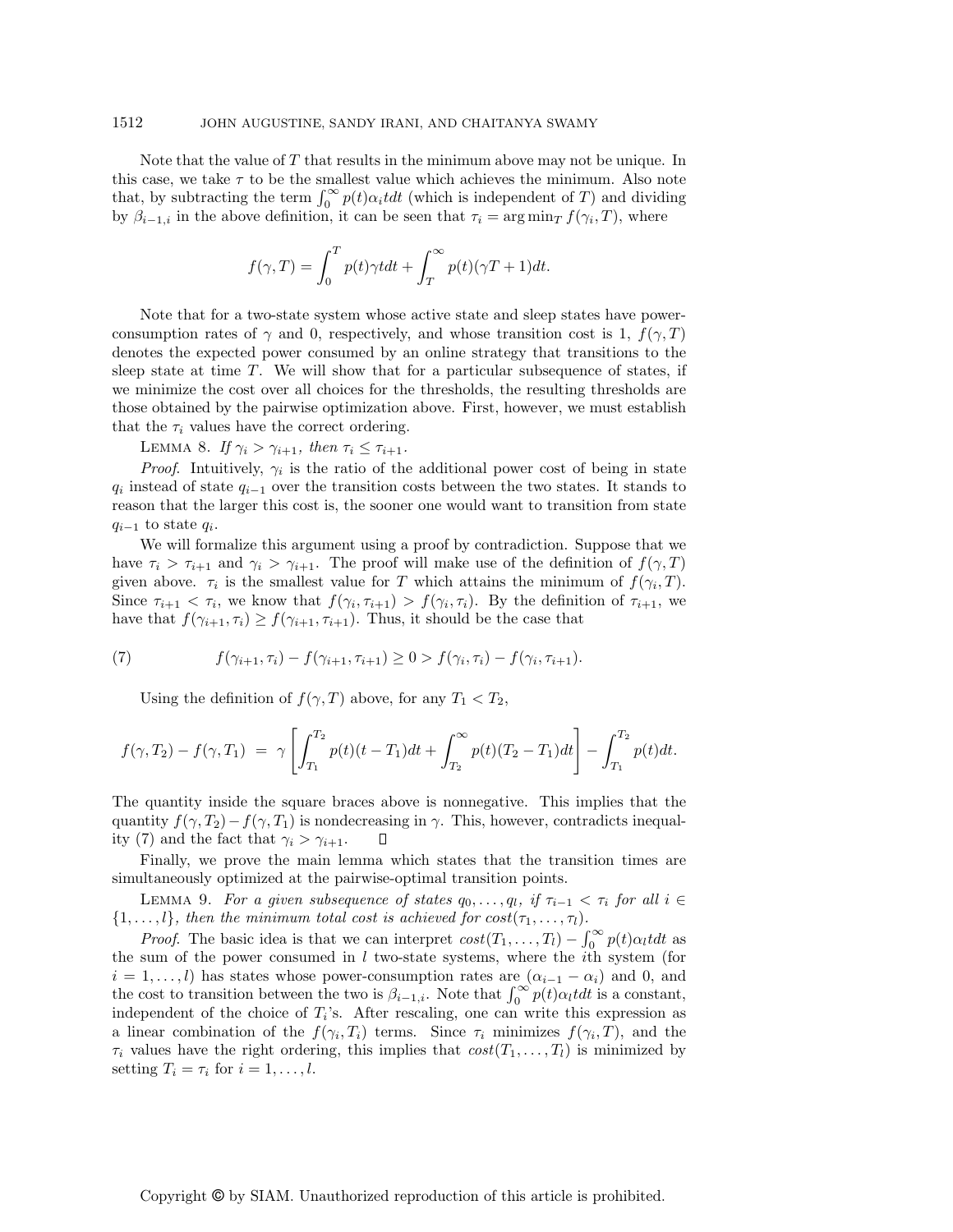We will establish below that we can rewrite (4) as follows:

(8) 
$$
cost(T_1, ..., T_l) = \int_0^\infty p(t)\alpha_l t dt + \sum_{i=1}^l \left[ \int_0^{T_i} p(t)(\alpha_{i-1} - \alpha_i)t dt + \int_{T_i}^\infty p(t) \left( (\alpha_{i-1} - \alpha_i) T_i + \beta_{i-1,i} \right) dt \right].
$$

So, by rescaling, we get that

$$
cost(T_1, ..., T_l) - \int_0^\infty p(t)\alpha_l t dt = \sum_{i=1}^l \beta_{i-1,i} f(\gamma_i, T_i).
$$

We want to choose  $T_1 \leq \cdots \leq T_l$  to minimize this expression. Since  $\tau_1 \leq \cdots \leq \tau_l$  and each  $\tau_i = \arg \min_T f(\gamma_i, T)$  it follows that the minimum is attained by setting  $T_i = \tau_i$ for each i.

To complete the proof we show the equivalence of (4) and (8). It suffices to show that (4) and (8) integrate the same expression over each interval  $[T_{i-1}, T_i]$  for  $i = 1, \ldots, l + 1$ . The integrand in (4) over the interval  $[T_{i-1}, T_i]$  is

$$
p(t)\bigg[\alpha_{i-1}(t-T_{i-1})+\sum_{j=1}^{i-1}(\alpha_{j-1}(T_j-T_{j-1})+\beta_{j-1,j})\bigg],
$$

and the integrand in (8) is

(9) 
$$
p(t)\left[\sum_{j=1}^{i-1} \left((\alpha_{j-1}-\alpha_j)T_j+\beta_{j-1,j}\right)+\left(\sum_{j=i}^{l} (\alpha_{j-1}-\alpha_j)+\alpha_l\right)t\right].
$$

The summations over the j indices in  $(9)$  telescope to show that the two expressions are identical. П

6.2. The optimal state sequence. We now present a simple polynomial time algorithm to obtain the optimal state sequence for a given system. First, for each pair  $(i, j)$ ,  $0 \leq i < j \leq k$ , let  $T_{i,j}$  denote the optimal transition point if  $s_i$  and  $s_j$ were the only two states in the system. The time complexity of determining a single  $T_{i,j}$  depends on the representation of the probability distribution. In practice, this is most likely to be estimated by a finite histogram with  $B$  bins starting at time 0 and sampled at a uniform discrete interval of  $\delta$ . It follows that bin i corresponds to time  $\delta i$ . It is not difficult to generalize this for variable-sized bins. We will also assume that all transition times occur at some  $\delta i$ . The height of bin i is  $H(i)$ , and this implies that the probability that the idle time t equals  $\delta i$  is given by  $\frac{H(i)}{\sum_i H(i)}$  $\frac{H(i)}{i}$ . In Algorithm 1, we calculate  $ACC[i]$  and  $ACCT[i]$  values, which are  $\int_0^{i\delta} p(t)dt$ , and  $\int_0^{i\delta} tp(t)dt$  and we then use them to evaluate  $T_{i,j}$  values. We can rewrite the expression for the cost of a two-state system in (3) as

$$
\kappa_i \int_0^T p(t)t dt + \kappa_j \int_T^\infty p(t)t dt + \left( (\kappa_i - \kappa_j)T + \beta_{i,j} \right) \int_T^\infty p(t) dt.
$$

We also denote  $\int_0^{B\delta} p(t)dt$  and  $\int_0^{B\delta} tp(t)dt$  as TOTAL and TOTALT, respectively. Using the precalculated values above, the cost of transitioning from state  $s_i$  to state  $s_i$  at time  $\delta l$  is

$$
\kappa_i \cdot ACCT[l] + (\kappa_i l\delta - \kappa_j l\delta + \beta_{i,j})(TOTAL - ACC[l]) + \kappa_j(TOTAL - ACCT[l]).
$$

Copyright © by SIAM. Unauthorized reproduction of this article is prohibited.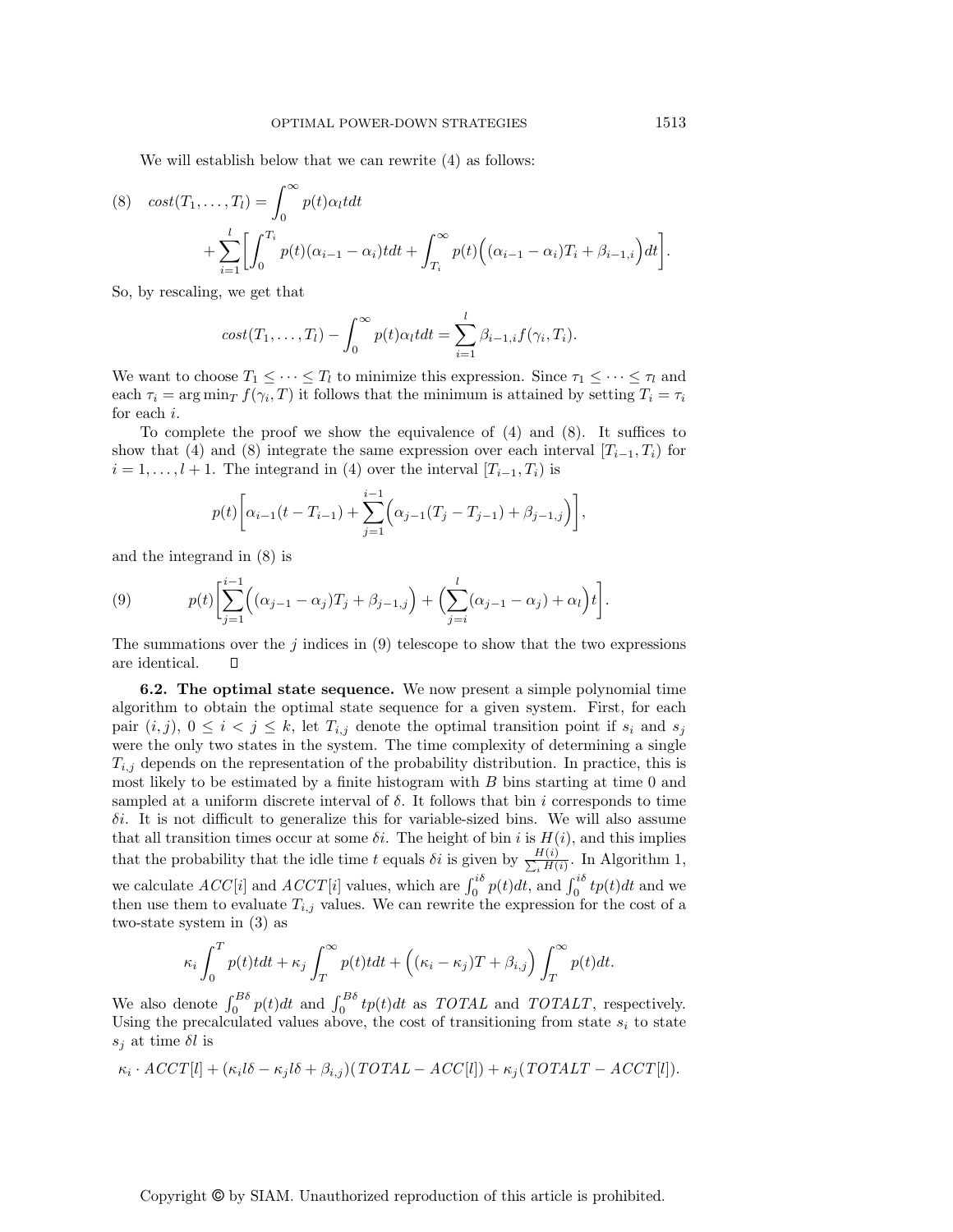ALGORITHM 1. Evaluating  $T_{i,j}$  values.

```
\overline{A}CC[0] \leftarrow H[0]ACCT[0] \leftarrow 0for k = 1 to B do
  ACC[k] \leftarrow ACC[k-1] + H[k]ACCT[k] \leftarrow ACC[k-1] + H[k] \times k \cdot \deltaend for
TOTAL \leftarrow ACC[B]TOTALT \leftarrow ACCT[B]for all (i, j) pairs such that 0 \leq i < j \leq k do
  min← \infty, argmin ← -1
  for l = 0 to B - 1 do
      val = \kappa_i \cdot ACCT[l] + (\kappa_i l\delta - \kappa_j l\delta + \beta_{i,j}) (TOTAL - ACC[l])+\kappa_i (TOTALT - ACCT[l])if val < min then
        \min \leftarrow valargmin \leftarrow lend if
  end for
  T_{i,j} \leftarrow \text{argmin} \cdot \deltaend for
```
Once the  $T_{i,j}$ 's are found, we sweep through them in nondecreasing order, keeping a running tab of the best subschedules that we can achieve ending in each state  $s_i$  at each point in time. When we encounter a  $T_{i,j}$ , we check to see if transitioning from  $s_i$ to  $s_j$  can improve the current best subschedule ending in  $s_j$ , and if it does, we update our data structure to reflect it.

A given strategy divides time into intervals, where each interval is the period of time spent in a particular state. The expected cost for a strategy given in (4) is obtained by summing over the expected cost incurred in each interval. The cost for each interval is divided into two parts, which results in two separate summations in  $(4)$ . We define the function  $Q$  for the first term, which is

$$
Q(t_s, j, t_f) = \int_{t_s}^{t_f} p(t) \kappa_i (t - t_s) dt.
$$

This is the expected cost of staying in state  $s_i$  in the interval  $[t_s, t_f]$  for those idle periods whose length is also in the interval  $[t_s, t_f)$ . Define

$$
R(i, t_s, j, t_f) = \int_{t_f}^{\infty} p(t) \Big( \alpha_i (t_f - t_s) + \beta_{i,j} \Big) dt.
$$

This is the expected cost for those intervals longer than  $t_f$  of staying in state  $s_i$  over the time period  $[t_s, t_f]$  and then transitioning to state  $s_j$ . Note that  $Q(\delta l_i, j, \delta l_j)$ and  $R(i, \delta i_i, j, \delta i_j)$  can both be evaluated in constant time given  $ACC[l_i], ACC[l_j],$  $ACCT[l_i]$ , and  $ACCT[l_j]$  defined above.

At each transition  $T_{i,j}$ , we check to see if the current best schedule that ends in state  $s_j$  can be improved by transitioning to j from the current best schedule that ends in state  $s_i$ . For this purpose, we maintain two arrays of size  $k+1$ :  $t[i]$  is the time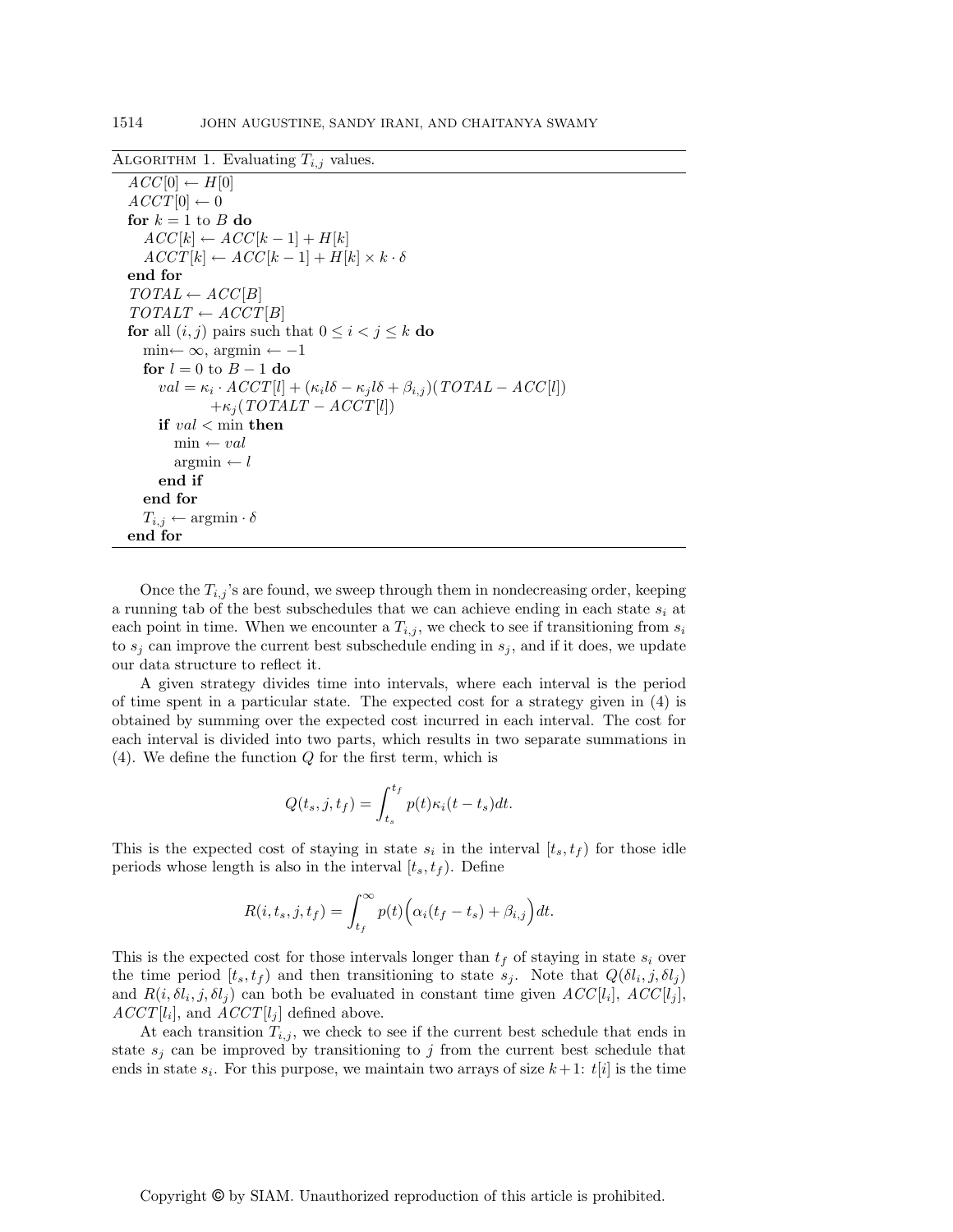at which the current best schedule that ends at state  $s_i$  transitions to  $s_i$ , and  $h[i]$  is the cost at  $t[i]$  of that schedule. Initially,  $h[0] \leftarrow 0$  and all other  $h[i] \leftarrow \infty$ .  $t[i]$  for all  $i$  can be initialized to 0. In Procedure 2, we provide the pseudocode for processing at each transition point  $T_{i,j}$ .

PROCEDURE 2. Processing  $T_{i,j}$  in the line sweep algorithm.

**Current Status:**  $T_{i,j}$  is the transition point that is being processed {The cost up to time  $T_{i,j}$  if transitioning from i to j at  $T_{i,j}$ }  $h1 \leftarrow h[i] + Q(t[i], j, T_{i,j}) + R(i, t[i], j, T_{i,j})$ {The cost up to time  $T_{i,j}$  if transitioning to j at the current best time of  $t[j]$ }  $h2 \leftarrow h[j] + Q(t[j], j, T_{i,j}) + R(j, t[j], j, T_{i,j})$ if  $h1 < h2$  then  $h[j] \leftarrow h1$  $t[j] \leftarrow T_{i,j}$ end if

It is easy to see that each transition point takes a constant amount of processing. The sorting takes an overhead of  $O(k^2 \log k)$ . The initial preprocessing to calculate the transition points takes  $O(k^2B)$ . Hence, the total running time is  $O(k^2(\log k+B))$ .

The algorithm can be easily extended to find the algorithm that minimizes the expected cost subject to the constraint that only  $m$  states are ever reached. We maintain  $t[i, b]$  and  $h[i, b]$  for all states  $s_i$  and  $b < \min\{m, i\}$ . These are the best time and energy required to reach state  $i$  subject to at most  $b$  states being reached. The algorithm is given below in Procedure 3.

PROCEDURE 3. Processing  $T_{i,j}$  in the line sweep algorithm with the number of states constrained.

**Current Status:**  $T_{i,j}$  is the transition point that is being processed for  $b = 1 \ldots j - 1$  do  $h1 \leftarrow h[i, b-1] + Q(t[i, b-1], j, T_{i,j}) + R(i, t[i, b-1], j, T_{i,j})$  $h2 \leftarrow h[j, b] + Q(t[j, b], j, T_{i,j}) + R(j, t[j, b], j, T_{i,j})$ if  $h1 < h2$  then  $h[j, b] \leftarrow h1$  $t[j,b] \leftarrow T_{i,j}$ end if end for

## REFERENCES

- [1] C. ANDERSON AND A. KARLIN, Two adaptive hybrid cache coherency protocols, in Proceedings of the Second International Symposium on High-Performance Computer Architecture, San Jose, CA, 1996, pp. 303–313.
- [2] Y. Azar, Y. Bartal, E. Feuerstein, A. Fiat, S. Leonardi, and A. Rosen, On capital investment, Algorithmica, 25 (1999), pp. 22–36.
- [3] L. BENINI, A. BOGLIOLO, AND G. DE MICHELI, A survey of design techniques for system-level dynamic power management, IEEE Trans. Very Large Scale Integration (TVLSI) Systems, 8 (2000), pp. 299–316.
- [4] P. DAMASCHKE, Nearly optimal strategies for special cases of on-line capital investment, Theoret. Comput. Sci., 302 (2003), pp. 35–44.